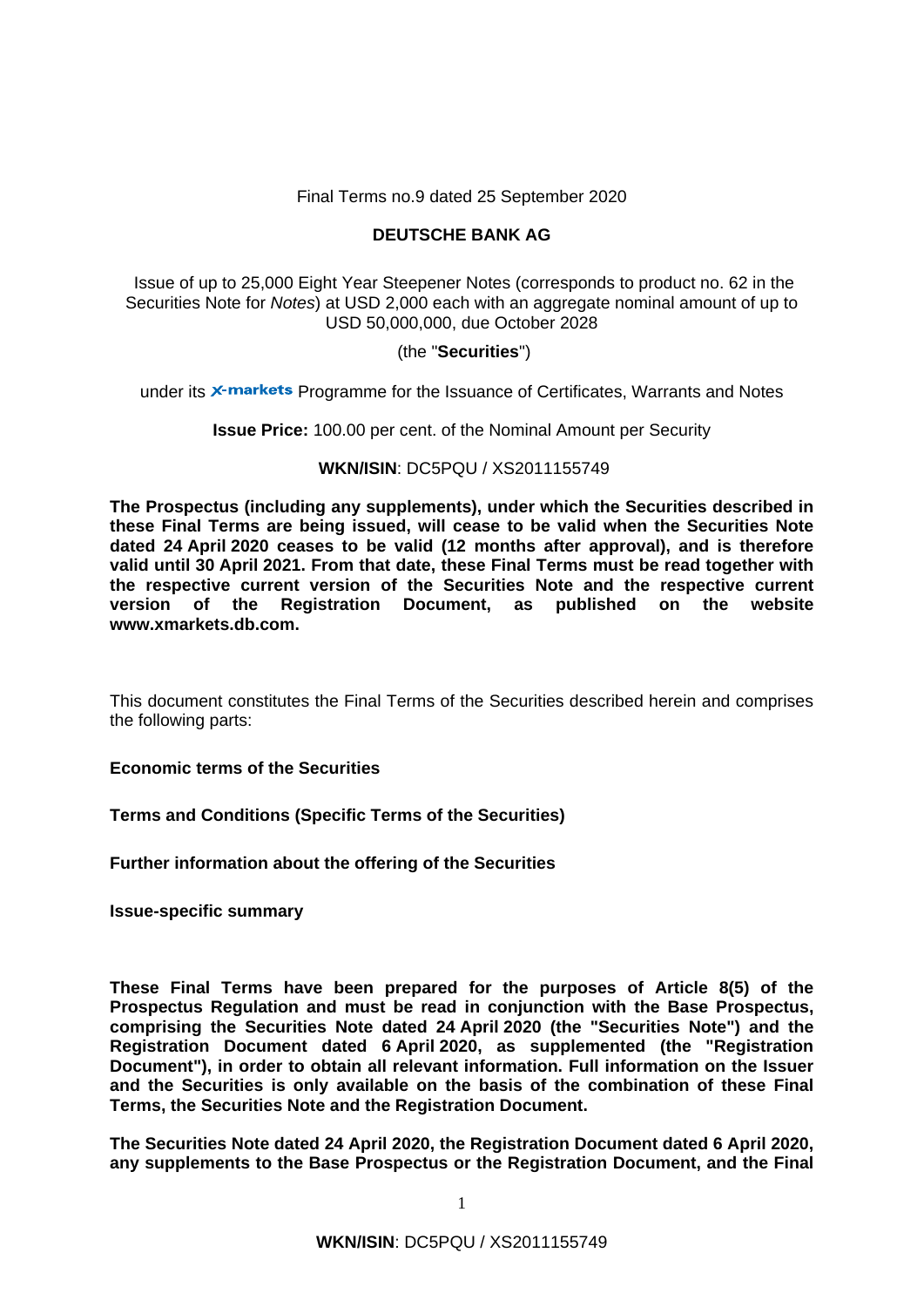**Terms are published, in accordance with Article 21(2)(a) of the Prospectus Regulation, in electronic form on the Issuer's website (www.xmarkets.db.com).**

**In addition, the Securities Note dated 24 April 2020 and the Registration Document dated 6 April 2020 and any supplements to the Base Prospectus or the Registration Document shall be available free of charge at the registered office of the Issuer, Deutsche Bank AG , Mainzer Landstrasse 11-17, 60329 Frankfurt am Main and its Milan branch, Via Filippo Turati 27, 20121 Milan, Italy.** 

### **A summary of the individual issuance is annexed to the Final Terms.**

Terms not otherwise defined herein shall have the meaning given in the General Conditions of the Securities set out in the Terms and Conditions.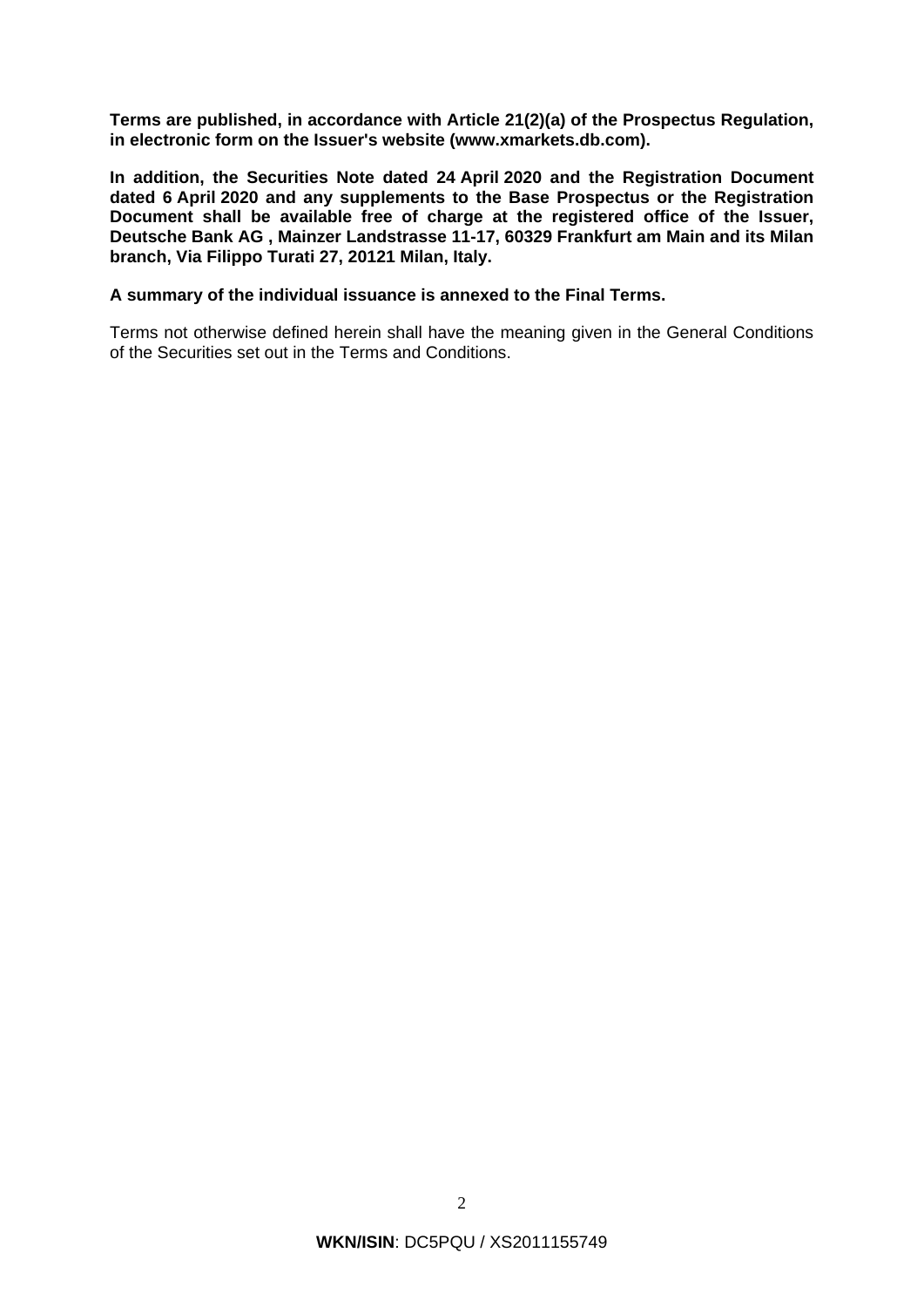## **Economic terms of the Securities**

The following description of the Security explains the economic terms of the Security and its characteristics.

### Product No. 62: Steepener Note

The Steepener Note is 100% capital protected at maturity. Capital protection means that redemption of the Steepener Note at maturity is promised at the Nominal Amount. The redemption, which will not take place until maturity, is not guaranteed by a third party, but solely assured by the Issuer and is therefore dependent on the Issuer's ability to meet its payment obligations.

Investors will receive Coupon Payments on the Coupon Payment Date(s). If specified in the Final Terms, the Steepener Note has a fixed Coupon for a set number of Coupon Periods specified in the Final Terms. In the subsequent Coupon Periods or, as the case may be, if specified in the Final Terms, in all Coupon Periods, investors receive variable Coupon Payments on each Coupon Payment Date or on each of the Coupon Payment Dates during the term. The amount of the variable Coupon Payments depends on the difference between two Reference Rates specified in the Final Terms multiplied by the Leverage Factor, if specified in the Final Terms. The Coupon shall equal a maximum of the Maximum Coupon and a minimum of the Minimum Coupon.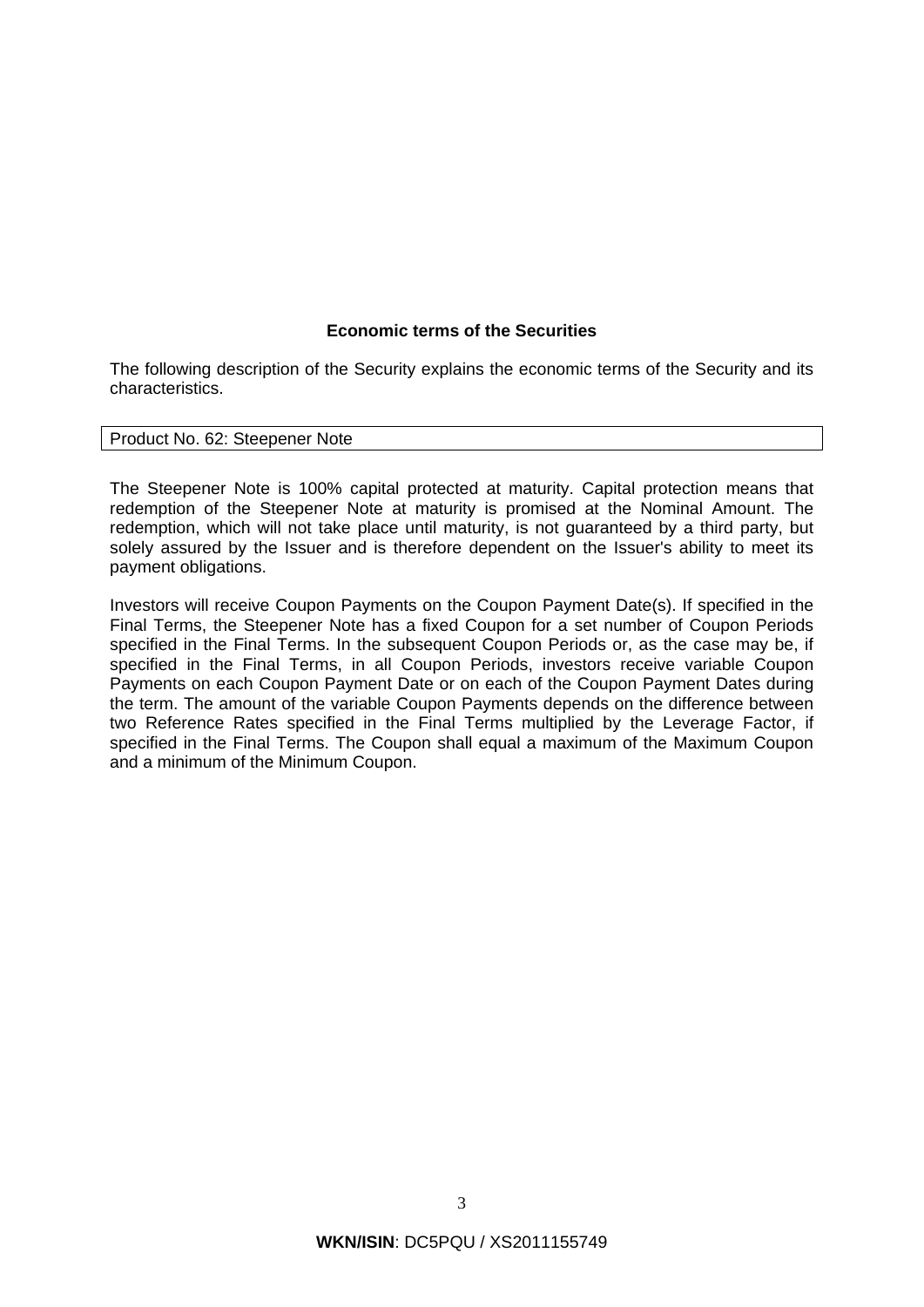## **Terms and Conditions**

The following "**Specific Terms of the Securities**" relating to the Securities shall, for the relevant Series of Securities, complete and put in concrete terms the General Conditions of the Securities for the purposes of such Series of Securities. The Specific Terms of the Securities and the General Conditions of the Securities together constitute the "**Terms and Conditions**" of the relevant Securities.

| <b>Security Type</b>               | Note /                                                                                                |
|------------------------------------|-------------------------------------------------------------------------------------------------------|
|                                    | <b>Steepener Note</b>                                                                                 |
| <b>ISIN</b>                        | XS2011155749                                                                                          |
| <b>WKN</b>                         | DC5PQU                                                                                                |
| <b>Common Code</b>                 | 201115574                                                                                             |
| <b>Issuer</b>                      | Deutsche Bank AG, Frankfurt am Main                                                                   |
| Number of the<br><b>Securities</b> | up to 25,000 Securities at USD 2,000 each with an aggregate<br>nominal amount of up to USD 50,000,000 |
| <b>Issue Price</b>                 | 100.00 per cent. of the Nominal Amount per Security                                                   |
| Settlement                         | <b>Cash Settlement</b>                                                                                |
| Settlement<br>Currency             | <b>USD</b>                                                                                            |
| <b>Calculation Agent</b>           | Deutsche Bank AG, Frankfurt                                                                           |
| <b>Nominal Amount</b>              | USD 2,000 per Security                                                                                |

## **Coupon**

- Coupon Payment Coupon Payment applies.
- Coupon Amount In respect of each Coupon Payment Date, the Coupon Amount payable for each Security (of the Nominal Amount) shall be calculated by multiplying the Coupon for such Coupon Period by the Nominal Amount, and further multiplying the product by the Day Count Fraction applied to the Coupon Period ending on, but excluding, such Coupon Payment Date
- Coupon (a) In respect of the Coupon Payment Date for each Coupon Period commencing on or after the Value Date but ending prior to and including 30 October 2023, 1.75 per cent. per annum; and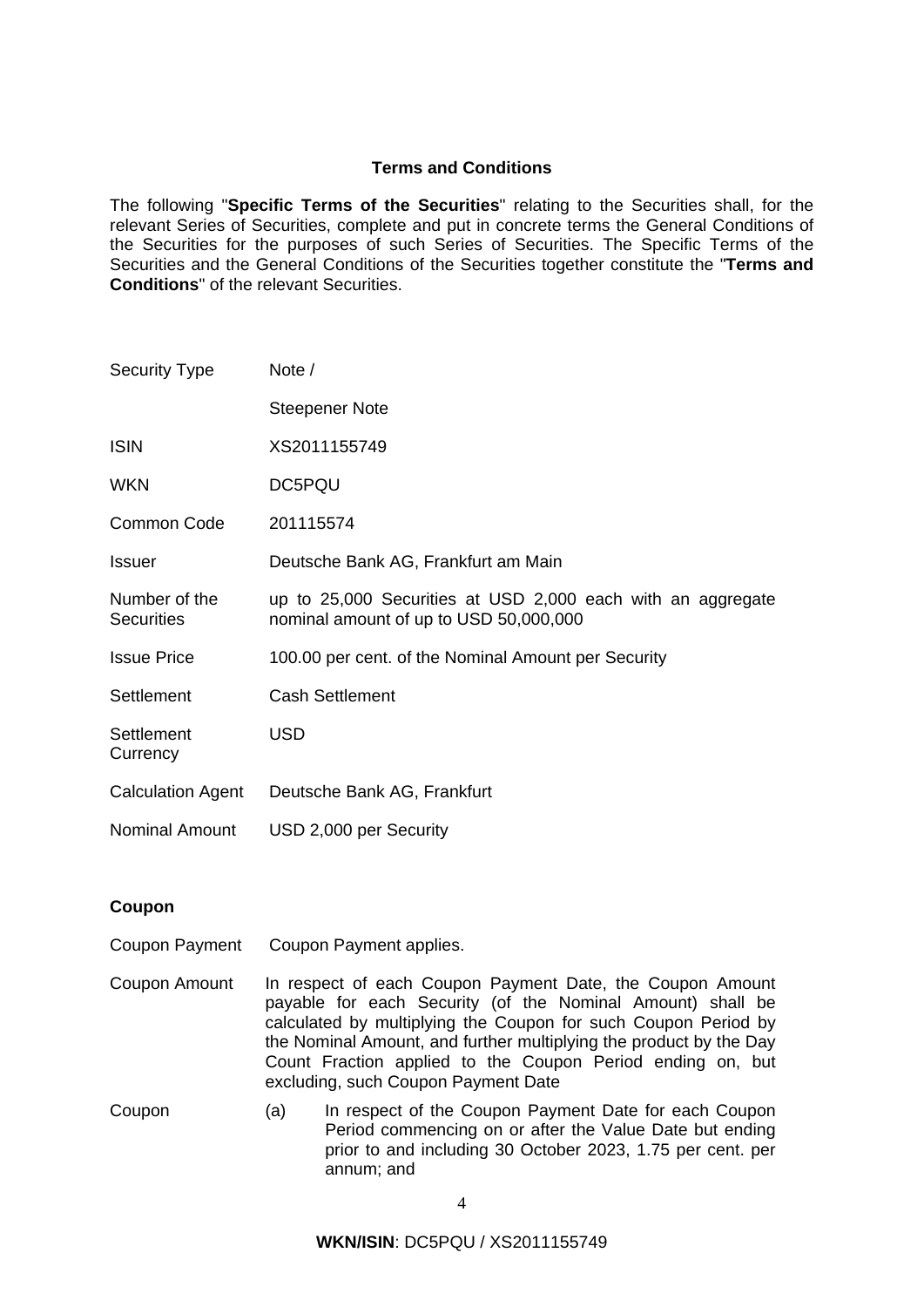(b) in respect of the Coupon Payment Date for each Coupon Period commencing on or after 30 October 2023, the Steepener Interest Rate for such Coupon Period.

Leverage Factor 100 per cent.

- Steepener Interest Rate In respect of each Coupon Period commencing on or after 30 October 2023, a percentage determined by the Calculation Agent for such Coupon Period equal to the product of (a) Leverage Factor and (b) the Swap Rate Spread for such Coupon Period, provided that such amount will not be greater than the Maximum Coupon and will not be less than the Minimum Coupon
- Swap Rate Spread In respect of each Coupon Period commencing on or after 30 October 2023, a percentage determined by the Calculation Agent as the difference between (a) the Reference CMS Rate with a Designated Maturity equal to 30 years in respect of the Coupon Determination Date for such Coupon Period, minus (b) the Reference CMS Rate with Designated Maturity equal to 2 years in respect of the Coupon Determination Date for such Coupon Period.
- Reference CMS Rate In respect of a Specified Period and a Coupon Determination Date, the annual swap rate for USD swap transactions with a term equal to the Specified Period commencing on such Coupon Determination Date, expressed as a percentage, which appears on Reuters Screen ICESWAP1 (or any Successor Source) under the heading "USD 11:00 AM" and above the caption "<USDSFIX=>", on such Coupon Determination Date. If such rate does not appear on such page (or any Successor Source as aforesaid) at such time on such day, the Reference CMS Rate for such Coupon Determination Date will be the rate determined by the Calculation Agent by reference to such source(s) and at such time as it deems appropriate.

Where "ISDA Definitions" means the 2006 ISDA Definitions as amended and updated as at the Issue Date of the first Tranche of the Securities, as published by International Swaps and Derivatives Association, Inc.

Maximum Coupon 2.40 per cent. per annum

## Minimum Coupon 0.50 per cent. per annum

Day Count 30/360

**Fraction** 

Coupon Period The period commencing on (and including) the Value Date to (but excluding) the first Coupon Period End Date and each period commencing on (and including) a Coupon Period End Date to (but excluding) the next following Coupon Period End Date.

Adjusted Coupon Period Not Applicable

Unadiusted Coupon Period Applicable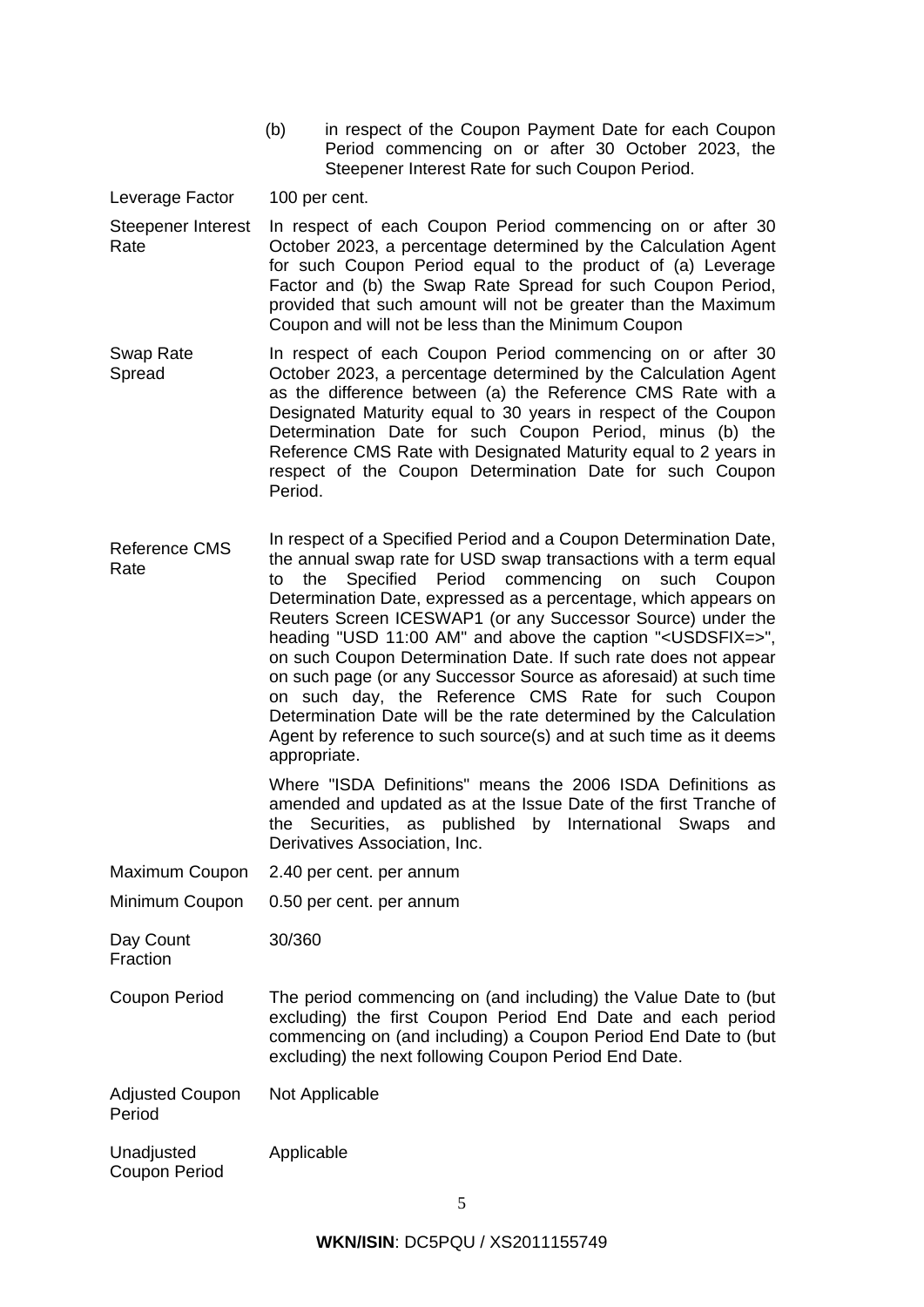| Coupon<br>Determination<br>Date   | The second Business Day before the Coupon Payment Date for<br>the relevant Coupon Period                                                                                                                                                                                                                                           |
|-----------------------------------|------------------------------------------------------------------------------------------------------------------------------------------------------------------------------------------------------------------------------------------------------------------------------------------------------------------------------------|
| Coupon Payment<br>Date            | Means each Coupon Period End Date or, if such day is not a<br>Business Day the Coupon Payment Date is postponed to the next<br>day which is a Business Day unless it would then fall in the<br>following calendar month, in which case the Coupon Payment<br>Date is brought forward to the immediately preceding Business<br>Day. |
| <b>Business Day</b><br>Convention | Modified Following Business Day Convention                                                                                                                                                                                                                                                                                         |
| Coupon Period<br>End Date         | 30 October 2021, 30 October 2022, 30 October 2023, 30 October<br>2024, 30 October 2025, 30 October 2026, 30 October 2027 and<br>the Settlement Date.                                                                                                                                                                               |
| Date                              | Coupon Cessation The Settlement Date                                                                                                                                                                                                                                                                                               |

## **Relevant Dates**

| <b>Issue Date</b>      | 30 October 2020 |
|------------------------|-----------------|
| Value Date             | 30 October 2020 |
| <b>Settlement Date</b> | 30 October 2028 |

- **Specific Terms Product No. 62: Steepener Note**
- Cash Amount The Nominal Amount

## **Further Information**

- Business Day A day on which the Trans-European Automated Real-time Gross Settlement Express Transfer (TARGET2) system is open and on which commercial banks and foreign exchange markets settle payments in the Business Day Locations specified in the Product Terms and on which each relevant Clearing Agent settles payments. Saturday and Sunday are not considered Business Days.
- Business Day Locations London and New York City
- Payment Day Locations London and New York City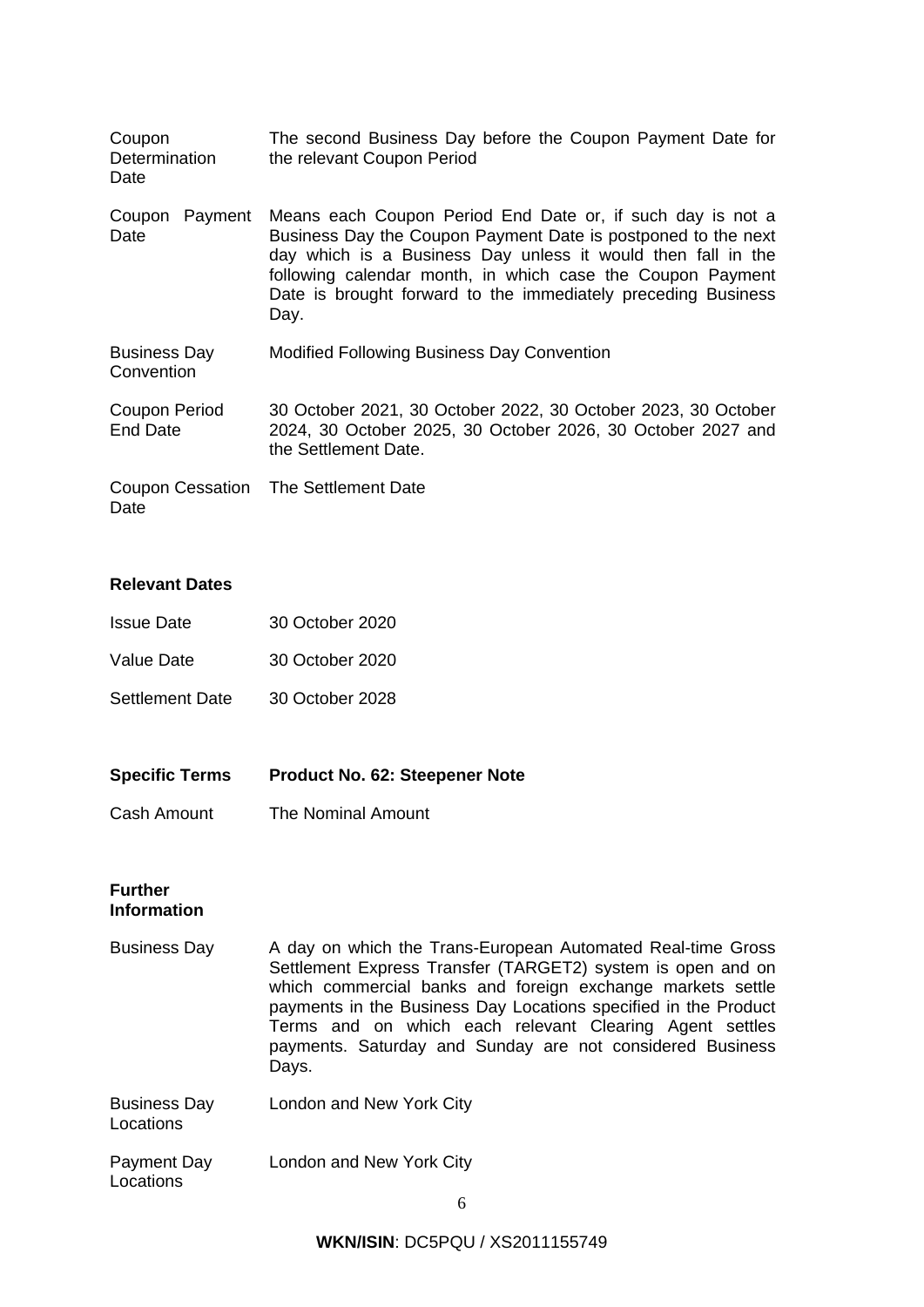|                                                | Form of Securities Global Security in bearer form                                                                                                                                                                   |
|------------------------------------------------|---------------------------------------------------------------------------------------------------------------------------------------------------------------------------------------------------------------------|
| <b>Clearing Agent</b>                          | Euroclear Bank S.A./N.V., 1 boulevard Albert II, 1210 Bruxelles,<br><b>Belgium</b>                                                                                                                                  |
|                                                | Clearstream Banking Luxembourg S.A., 42 avenue John F.<br>Kennedy, L-1855 Luxembourg                                                                                                                                |
| Governing Law                                  | German Law                                                                                                                                                                                                          |
| Minimum<br>Redemption<br><b>Amount Payable</b> | Applicable                                                                                                                                                                                                          |
| <b>Minimum</b><br>Redemption<br>Amount         | 100 per cent. of the Nominal Amount                                                                                                                                                                                 |
| <b>Correction Period</b>                       | Two Business Days prior to the due date for any payment or<br>delivery under the Securities, the amount of which is determined in<br>whole or in part by reference to such value or price of the<br>Reference Item. |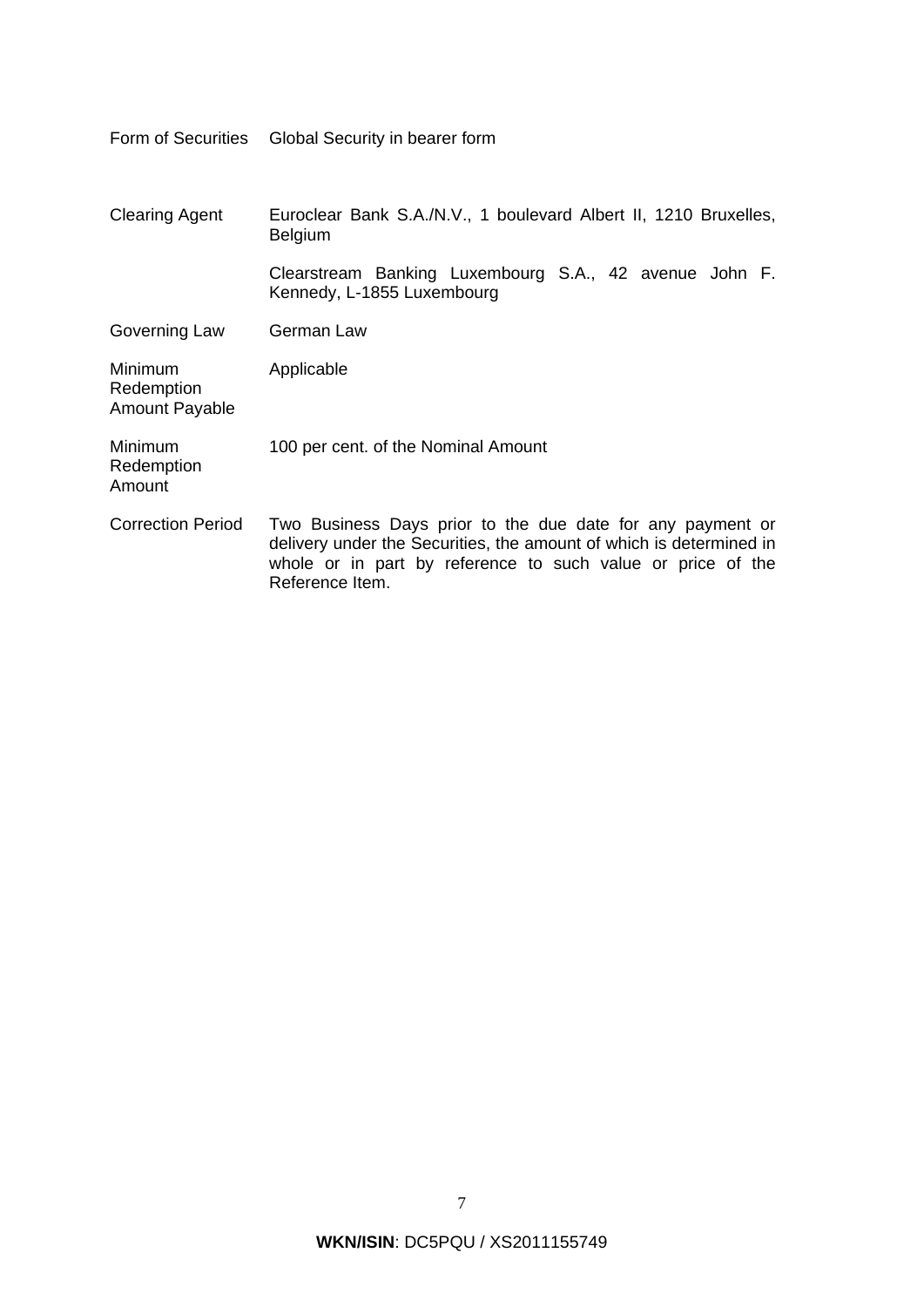## **Further information about the offering of the Securities**

## **Listing and trading**

Listing and trading **Application** will be made to admit to trading the Securities on the multilateral trading facility (MTF) EuroTLX of EuroTLX SIM S.p.A., which is not a regulated market for the purposes of Directive 2014/65/EU (as amended).

> No application has been made to admit the Securities to the regulated market of any exchange.

| Minimum trade size                                            | One Security |
|---------------------------------------------------------------|--------------|
| Estimate of total expenses related to<br>admission to trading | EUR 3,000    |

## **Offering of Securities**

| Investor minimum subscription amount | One Security (USD 2,000)                                                                                                                                                                                                                                                                                                                                                                                                                                                                                                                                                                                                                                                        |
|--------------------------------------|---------------------------------------------------------------------------------------------------------------------------------------------------------------------------------------------------------------------------------------------------------------------------------------------------------------------------------------------------------------------------------------------------------------------------------------------------------------------------------------------------------------------------------------------------------------------------------------------------------------------------------------------------------------------------------|
| Investor maximum subscription amount | Not Applicable                                                                                                                                                                                                                                                                                                                                                                                                                                                                                                                                                                                                                                                                  |
| The subscription period              | Applications to subscribe for the Securities may be<br>made through the Distributor from 25 September 2020<br>(inclusively) until the "Primary Market End Date" which<br>is 27 October 2020 (inclusively) (subject to<br>adjustment) during the hours in which banks are<br>generally open for business in Italy, except for the<br>"door-to-door" offer for which the Subscription Period<br>will be from, and including, 25 September 2020 to, and<br>including, 20 October 2020 and except for the offer<br>using "distance marketing techniques" for which the<br>Subscription Period will be from, and including, 25<br>September 2020 to, and including, 13 October 2020. |
|                                      | The Issuer reserves the right for any reason to reduce<br>the number of Securities offered.                                                                                                                                                                                                                                                                                                                                                                                                                                                                                                                                                                                     |
|                                      | In the event that during the Subscription Period the<br>requests exceed the amount of the offer destined to                                                                                                                                                                                                                                                                                                                                                                                                                                                                                                                                                                     |

requests exceed the amount of the offer destined to prospective investors equal to the maximum aggregate nominal amount, the Issuer may proceed to early terminate the Subscription Period and may immediately suspend the acceptance of further requests.

Any such change or any amendment to the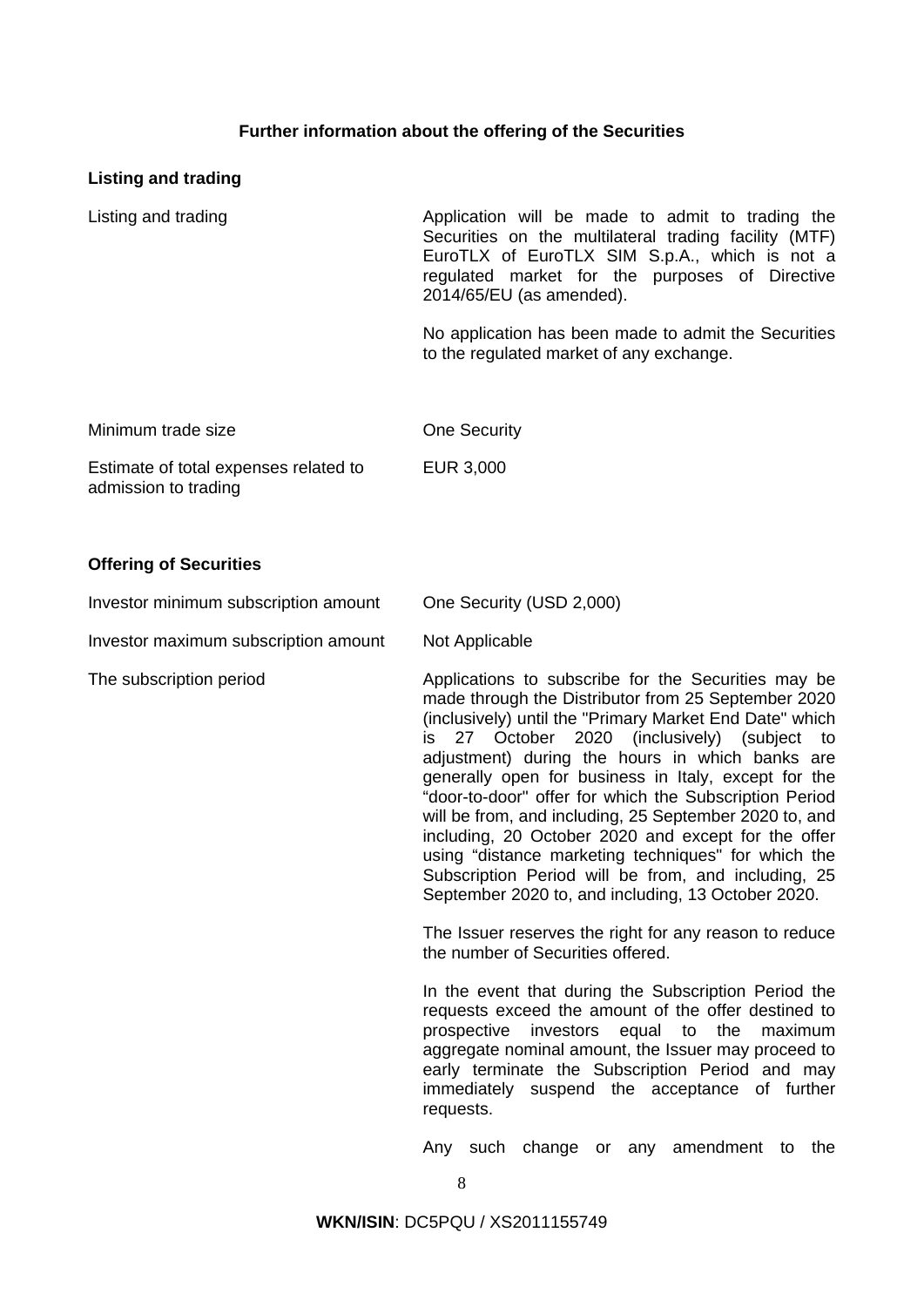|                                                                                                                     | Subscription Period will be communicated to investors<br>by means of a notice published on the website of the<br>Issuer (www.it.x-markets.db.com).                                                                                                                                                                                                           |
|---------------------------------------------------------------------------------------------------------------------|--------------------------------------------------------------------------------------------------------------------------------------------------------------------------------------------------------------------------------------------------------------------------------------------------------------------------------------------------------------|
| Cancellation of the issuance of the<br><b>Securities</b>                                                            | The Issuer reserves the right for any reason to cancel<br>the issuance of the Securities.                                                                                                                                                                                                                                                                    |
|                                                                                                                     | Any such decision will be communicated to investors<br>by means of a notice published on the website of the<br>Issuer (www.it.x-markets.db.com).                                                                                                                                                                                                             |
|                                                                                                                     | For the avoidance of doubt, if any application has<br>been made by a potential investor and the Issuer<br>exercises such a right, each such potential investor<br>shall not be entitled to subscribe or otherwise<br>purchase any Securities.                                                                                                                |
| Early closing of the subscription period of<br>the Securities                                                       | The Issuer reserves the right for any reason to close<br>the Subscription Period early.                                                                                                                                                                                                                                                                      |
|                                                                                                                     | Any such decision will be communicated to investors<br>by means of a notice published on the website of the<br>Issuer (www.it.x-markets.db.com)                                                                                                                                                                                                              |
| Conditions to which the offer is subject:                                                                           | Offers of the Securities are conditional on and subject<br>to admission to listing being obtained by the Issue<br>Date otherwise the offer will be deemed withdrawn<br>and the issuance cancelled.                                                                                                                                                           |
| Description of the application process:                                                                             | Applications for the Securities can be made in Italy at<br>participating branches of a Distributor.                                                                                                                                                                                                                                                          |
|                                                                                                                     | Applications will be in accordance with the relevant<br>Distributor's usual procedures, notified to investors by<br>the relevant Distributor                                                                                                                                                                                                                 |
|                                                                                                                     | Prospective investors will not be required to enter into<br>any contractual arrangements directly with the Issuer<br>relating to the subscription for the Securities                                                                                                                                                                                         |
| Description of possibility to reduce<br>subscriptions and manner for refunding<br>excess amount paid by applicants: | Not applicable                                                                                                                                                                                                                                                                                                                                               |
| Details of the method and time limits for<br>paying up and delivering the Securities:                               | Investors will be notified by the Issuer or the relevant<br>financial intermediary of their allocations of Securities<br>and the settlement arrangements in respect thereof.<br>The Securities will be issued on the Issue Date and<br>the Securities will be delivered on the Value Date<br>against payment to the Issuer of the net subscription<br>price. |
| Manner in and date on which results of<br>the offer are to be made public:                                          | The Issuer will in its sole discretion determine the final<br>amount of Securities to be issued (which will be<br>dependent on the outcome of the offer), up to a limit of                                                                                                                                                                                   |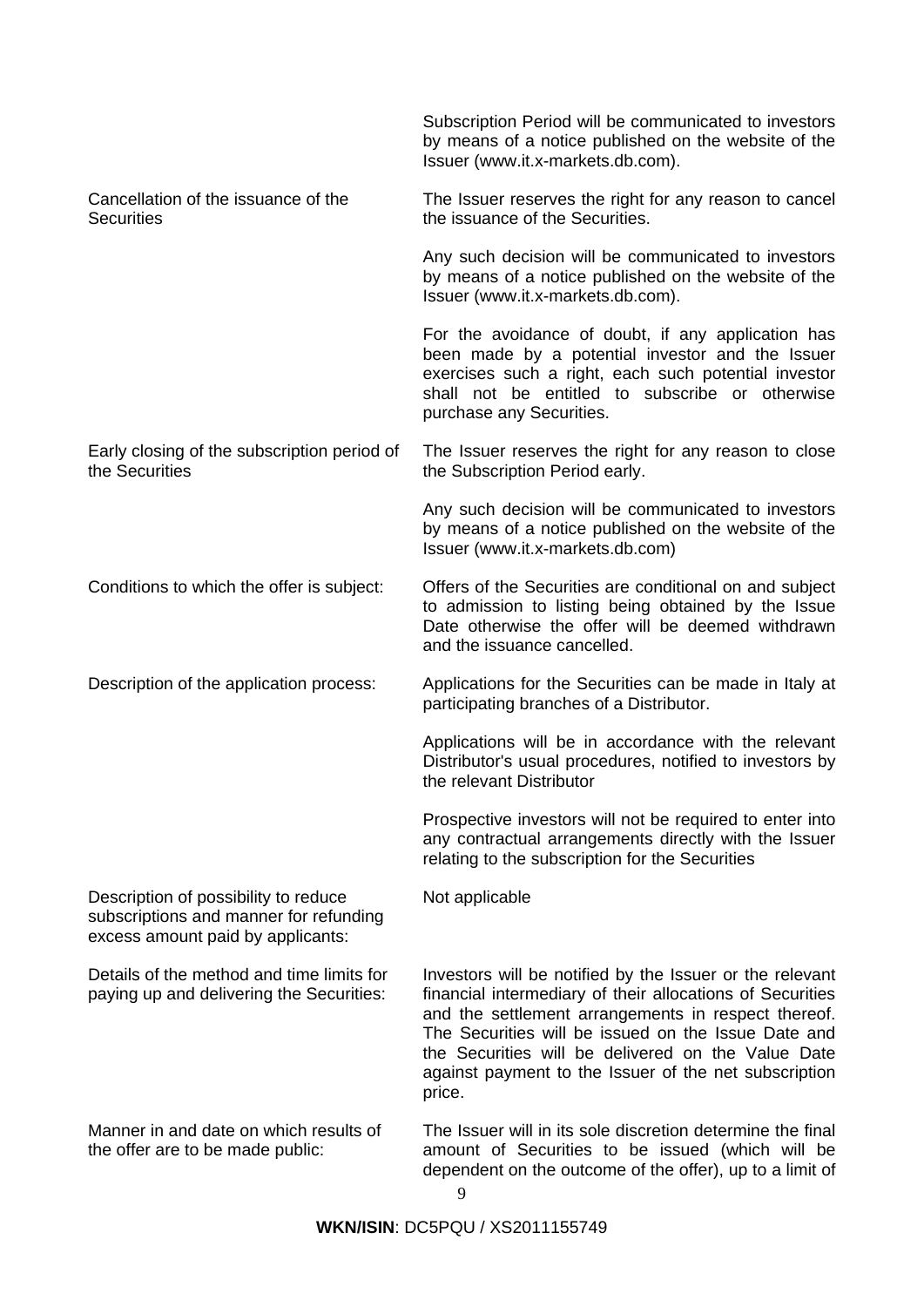25,000 Securities

The precise number of Securities to be issued will be published on the website of the Issuer (www.it.xmarkets.db.com) on or around the Issue Date

The results of the offer will be available from the Distributor following the Subscription Period and prior to the Issue Date

Not applicable

Procedure for exercise of any right of preemption, negotiability of subscription rights and treatment of subscription rights not exercised:

Categories of potential investors to which the Securities are offered and whether tranche(s) have been reserved for certain countries:

Process for notification to applicants of the amount allotted and the indication whether dealing may begin before notification is made:

Name(s) and address(es), to the extent known to the Issuer, of the placement agents in the various countries where the offer takes place.

Qualified investors within the meaning of the Prospectus Regulation and non-qualified investors

The Offer may be made in Italy to any person which complies with all other requirements for investment as set out in the Securities Note or otherwise determined by the Issuer and/or the relevant financial intermediaries. In other EEA countries, offers will only be made pursuant to an exemption under the Prospectus Regulation.

Each investor will be notified by the relevant Distributor of its allocation of Securities after the end of the Subscription Period and before the Issue Date

No dealings in the Security may take place prior to the Issue Date

Deutsche Bank S.p.A. of Piazza del Calendario 3, 20126, Milan, Italy (a "**Distributor**" and together with any other entities appointed as a distributor in respect of the Securities during the Subscription Period, the "**Distributors**").

The Issuer reserves the right to appoint other distributors during the Subscription Period, which will be communicated to investors by means of a notice published on the website of the Issuer (www.it.xmarkets.db.com).

Deutsche Bank S.p.A. will act as lead manager of the placement syndicate (*Responsabile del Collocamento*  as defined under article 93-bis of the Financial Services Act) (the "Lead Manager").

Consent to use of Prospectus: The Issuer consents to the use of the Prospectus by the following financial intermediary (individual consent): Deutsche Bank S.p.A. of Piazza del Calendario 3, 20126, Milan, Italy.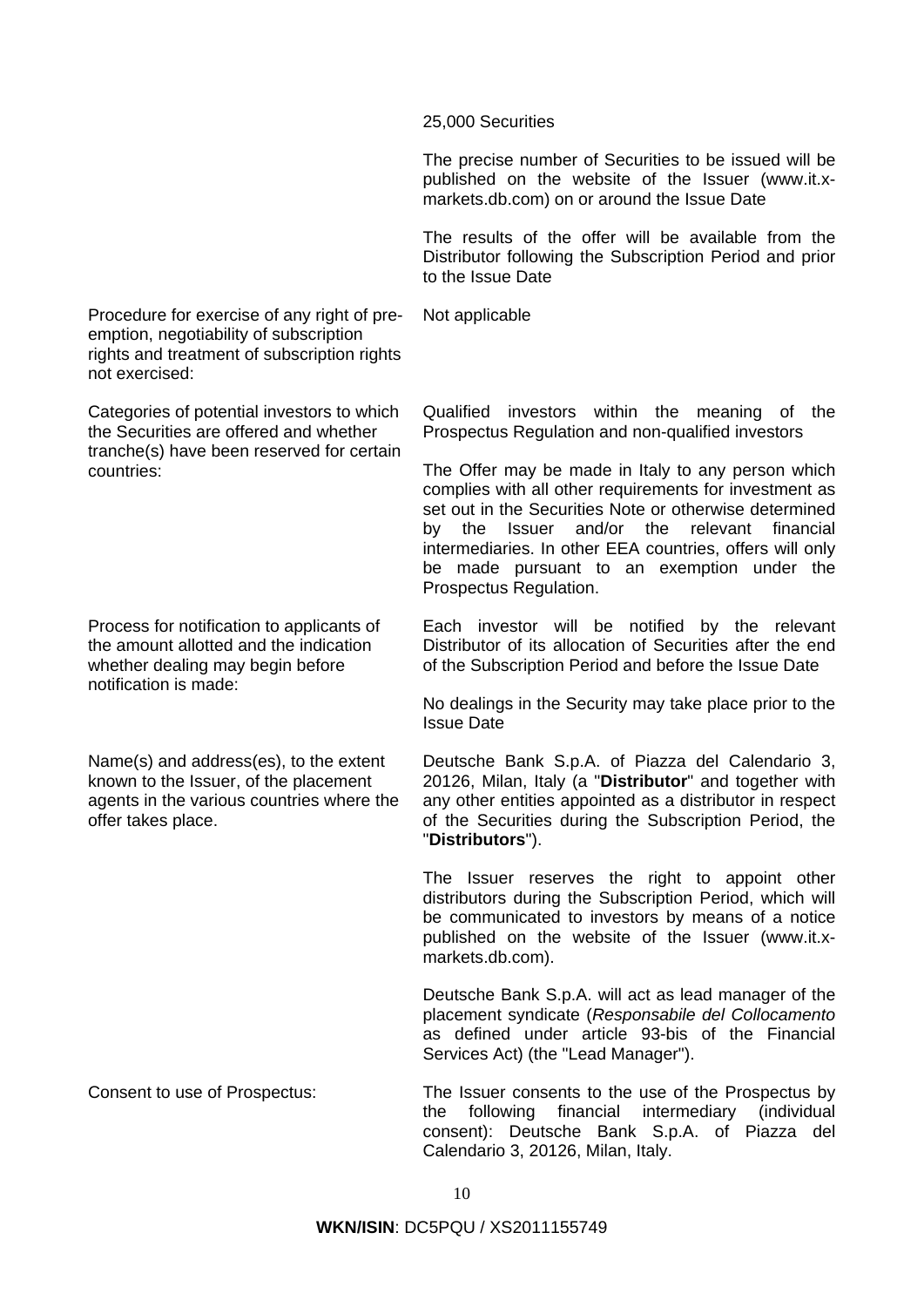Individual consent to the later resale and final placement of the Securities by the financial intermediaries is given in relation to Italy.

The subsequent resale or final placement of Securities by financial intermediaries can be made during the period from 25 September2020 (inclusively) until 27 October 2020 (inclusively) and as long as this Prospectus is valid in accordance with Article 12 of the Prospectus Regulation.

## **Fees**

| Fees paid by the Issuer to the distributor                                    |                                                                                                                                                                                                                                                                                                                                                                                                                                                                                                                                                                                                                                                                                  |                                                                                                                                                                                                                                                                                                                            |  |
|-------------------------------------------------------------------------------|----------------------------------------------------------------------------------------------------------------------------------------------------------------------------------------------------------------------------------------------------------------------------------------------------------------------------------------------------------------------------------------------------------------------------------------------------------------------------------------------------------------------------------------------------------------------------------------------------------------------------------------------------------------------------------|----------------------------------------------------------------------------------------------------------------------------------------------------------------------------------------------------------------------------------------------------------------------------------------------------------------------------|--|
| <b>Trailer Fee</b>                                                            | Not applicable                                                                                                                                                                                                                                                                                                                                                                                                                                                                                                                                                                                                                                                                   |                                                                                                                                                                                                                                                                                                                            |  |
| <b>Placement Fee</b>                                                          | up to 3.50 per cent of the Issue Price                                                                                                                                                                                                                                                                                                                                                                                                                                                                                                                                                                                                                                           |                                                                                                                                                                                                                                                                                                                            |  |
| Fees charged by the Issuer to the<br>Securityholders post issuance            | Not applicable                                                                                                                                                                                                                                                                                                                                                                                                                                                                                                                                                                                                                                                                   |                                                                                                                                                                                                                                                                                                                            |  |
| <b>Costs/Distribution Fees</b>                                                |                                                                                                                                                                                                                                                                                                                                                                                                                                                                                                                                                                                                                                                                                  |                                                                                                                                                                                                                                                                                                                            |  |
| Amount of any expenses and taxes<br>specifically charged to the subscriber or | Ex-ante entry costs:                                                                                                                                                                                                                                                                                                                                                                                                                                                                                                                                                                                                                                                             | 5.13%                                                                                                                                                                                                                                                                                                                      |  |
| purchaser:                                                                    | Ex-ante exit costs:                                                                                                                                                                                                                                                                                                                                                                                                                                                                                                                                                                                                                                                              | 0%                                                                                                                                                                                                                                                                                                                         |  |
|                                                                               | Ex-ante running costs on yearly basis: 0                                                                                                                                                                                                                                                                                                                                                                                                                                                                                                                                                                                                                                         |                                                                                                                                                                                                                                                                                                                            |  |
|                                                                               | Other expenses and taxes: none                                                                                                                                                                                                                                                                                                                                                                                                                                                                                                                                                                                                                                                   |                                                                                                                                                                                                                                                                                                                            |  |
| Determination of the price by the Issuer                                      | Both the Initial Issue Price of the Eight Year Steepener<br>Notes and the bid and ask prices quoted by the Issuer<br>during its term are based on the Issuer's internal<br>pricing models. Accordingly, unlike in an on exchange<br>trading, for example for shares, the prices quoted<br>during the term are not based on supply and demand.<br>The prices in particular contain a margin which the<br>Issuer determines at its free discretion and which may<br>cover, in addition to the Issuer's proceeds, the costs of<br>structuring, market making and settlement of the Eight<br>Year Steepener Notes, any applicable sales costs<br>(distribution fee) and other costs. |                                                                                                                                                                                                                                                                                                                            |  |
| <b>Distribution fee</b>                                                       | proceeds<br>issue<br>Initial Issue Price.                                                                                                                                                                                                                                                                                                                                                                                                                                                                                                                                                                                                                                        | Placement fee: up to 3.50 per cent of the Issue Price.<br>The Issuer will either pay the placement fee from the<br>as a one-off<br>turnover-related<br>distribution fee to the bank that sold the Eight Year<br>Steepener Notes to the customer (principal bank), or<br>grant the latter a corresponding discount from the |  |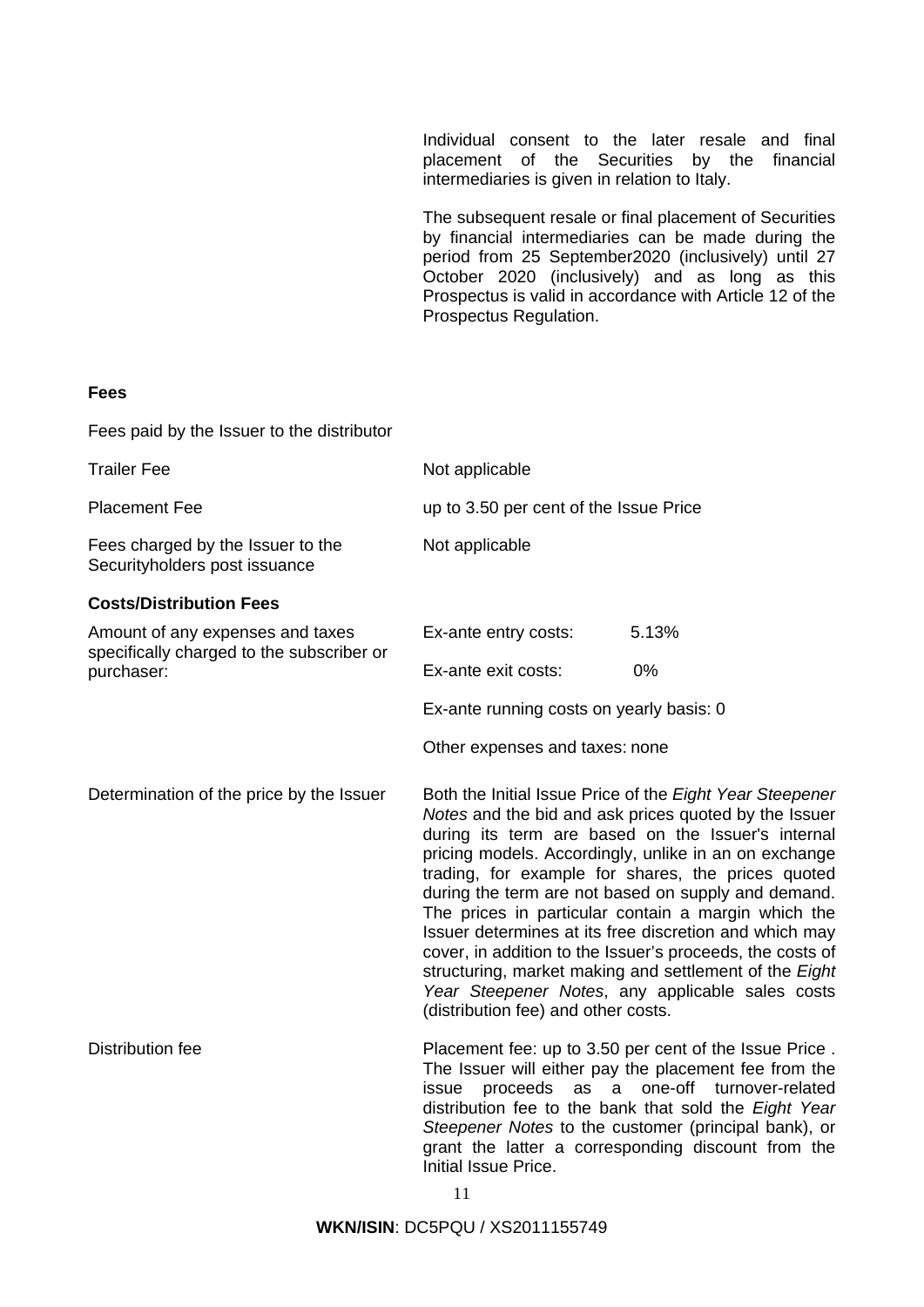## **Security ratings**

Rating The Securities have not been rated.

## **Interests of natural and legal persons involved in the issue**

Interests of natural and legal persons involved in the issue

Save for the Distributor regarding the fees as set out under "Fees" above, so far as the Issuer is aware, no person involved in the issue of the Securities has an interest material to the offer.

# **Publication of notices**

| Publication of notices | Notices will, in deviation from §16(1) of the General |
|------------------------|-------------------------------------------------------|
|                        | Conditions of the Securities, be published on the     |
|                        | website www.investment-products.db.com.               |

## **Further information published by the Issuer**

The Issuer does not intend to provide any further information on the Underlying.

# **Country specific information:**

Agent in Italy The Agent in Italy is Deutsche Bank S.p.A. acting through its principal<br>Agent in Italy is the Agent in Italy is principal and the following address office in Milan being as at the Issue Date at the following address: Piazza del Calendario, 3 – 20126, Milan, Italy.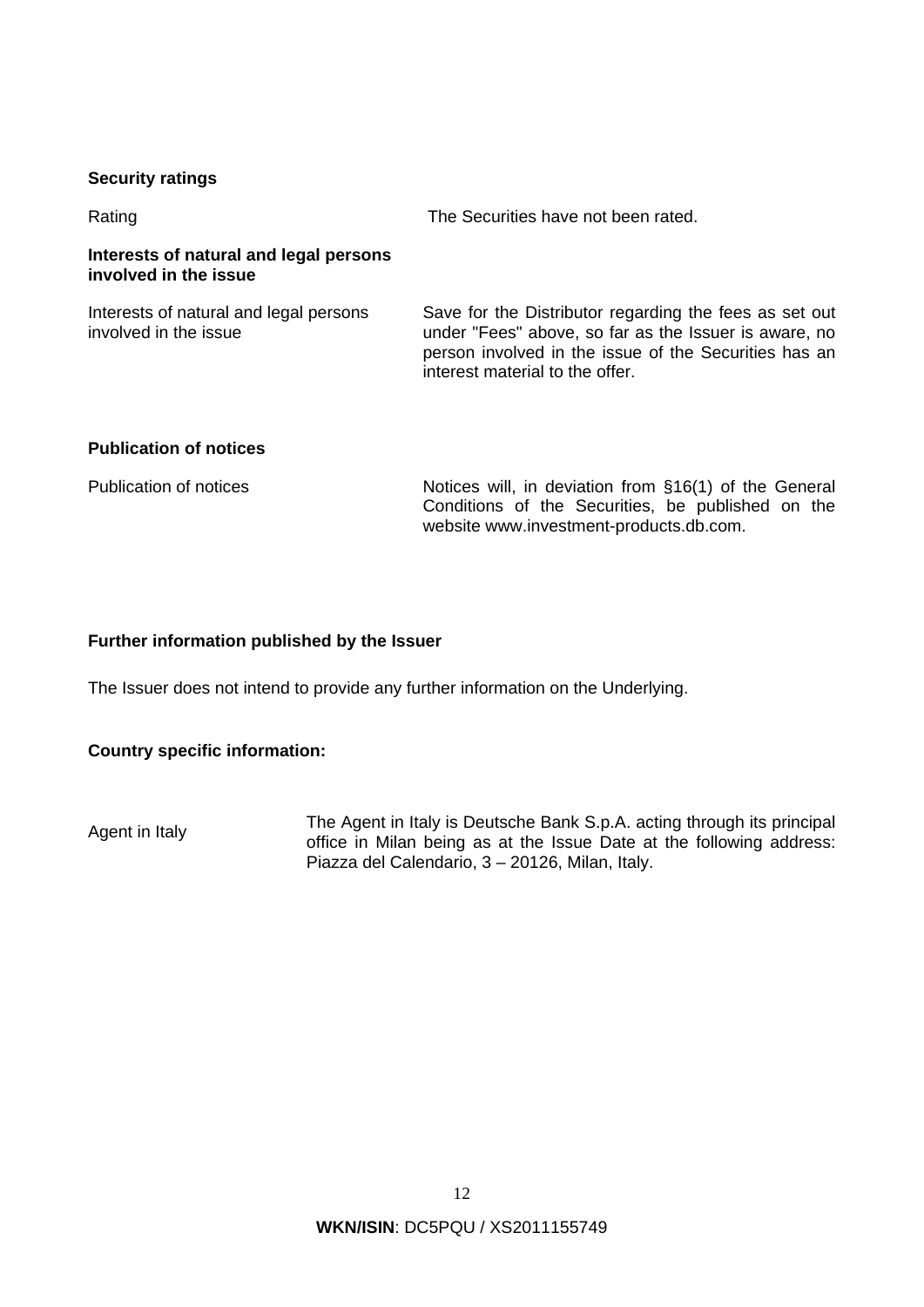## **Annex to the Final Terms**

### **Issue-specific summary**

## **Section A – Introduction containing warnings Warnings** The summary should be read as an introduction to the Prospectus. b) Investors should base any decision to invest in the securities on a consideration of the Prospectus as a whole. c) Investors could lose all (total loss) or part of their invested capital. d) Where a claim relating to the information contained in the Prospectus is brought before a court, the plaintiff investors might, under national law, have to bear the costs of translating the Prospectus, including any supplements, as well as the corresponding Final Terms before the legal proceedings are initiated. e) Civil liability attaches only to those persons who have tabled and submitted the summary including any translation thereof, but only where the summary is misleading, inaccurate or inconsistent, when read together with the other parts of the Prospectus, or where it does not provide, when read together with the other parts of the Prospectus, key information in order to aid investors when considering whether to invest in such securities.

f) You are about to purchase a product that is not simple and may be difficult to understand

### **Introductory information**

### **Name and international securities identification number**

The Notes (the "**Securities**") offered under this Prospectus have the following securities identification numbers:

#### ISIN XS2011155749

#### **Contact details of the issuer**

The Issuer (with Legal Entity Identifier (LEI) 7LTWFZYICNSX8D621K86) has its registered office at Taunusanlage 12, 60325 Frankfurt am Main, Federal Republic of Germany (telephone: +49-69-910-00).

### **Approval of the prospectus; competent authority**

The Prospectus consists of a Securities Notes and a Registration Document.

The Securities Note has been approved by the German Federal Financial Supervisory Authority (*Bundesanstalt für Finanzdienstleistungsaufsicht*) ("**BaFin**") on 24 April 2020. The business address of BaFin (Securities Supervision) is: Marie-Curie-Str. 24-28, 60439 Frankfurt, Federal Republic of Germany (telephone: +49 (0)228 41080).

The Registration Document has been approved by the Commission de Surveillance du Secteur Financier ("**CSSF**") on 6 April 2020. The business address of the CSSF is: 283, route d'Arlon, L-1150 Luxembourg, Luxembourg (telephone: +352 (0)26 251-1).

### **Section B – Key information on the Issuer**

#### **Who is the issuer of the securities?**

#### **Domicile and legal form of the issuer**

Deutsche Bank Aktiengesellschaft (commercial name: Deutsche Bank) is a banking institution and a stock corporation incorporated in Germany and accordingly operates in accordance with Germany law. The Legal Entity Identifier (LEI) of Deutsche Bank is 7LTWFZYICNSX8D621K86. The Bank has its registered office in Frankfurt am Main, Germany. It maintains its head office at Taunusanlage 12, 60325 Frankfurt am Main, Germany

### **Principal activities of the issuer**

The objects of Deutsche Bank, as laid down in its Articles of Association, include the transaction of all kinds of banking business, the provision of financial and other services and the promotion of international economic relations. The Bank may realise these objectives itself or through subsidiaries and affiliated companies. To the extent permitted by law, the Bank is entitled to transact all business and to take all steps which appear likely to promote the objectives of the Bank, in particular to acquire and dispose of real estate, to establish branches at home and abroad, to acquire, administer and dispose of participations in other enterprises, and to conclude enterprise agreements.

Deutsche Bank is organized into the following segments:

— Corporate Bank (CB);

— Investment Bank (IB);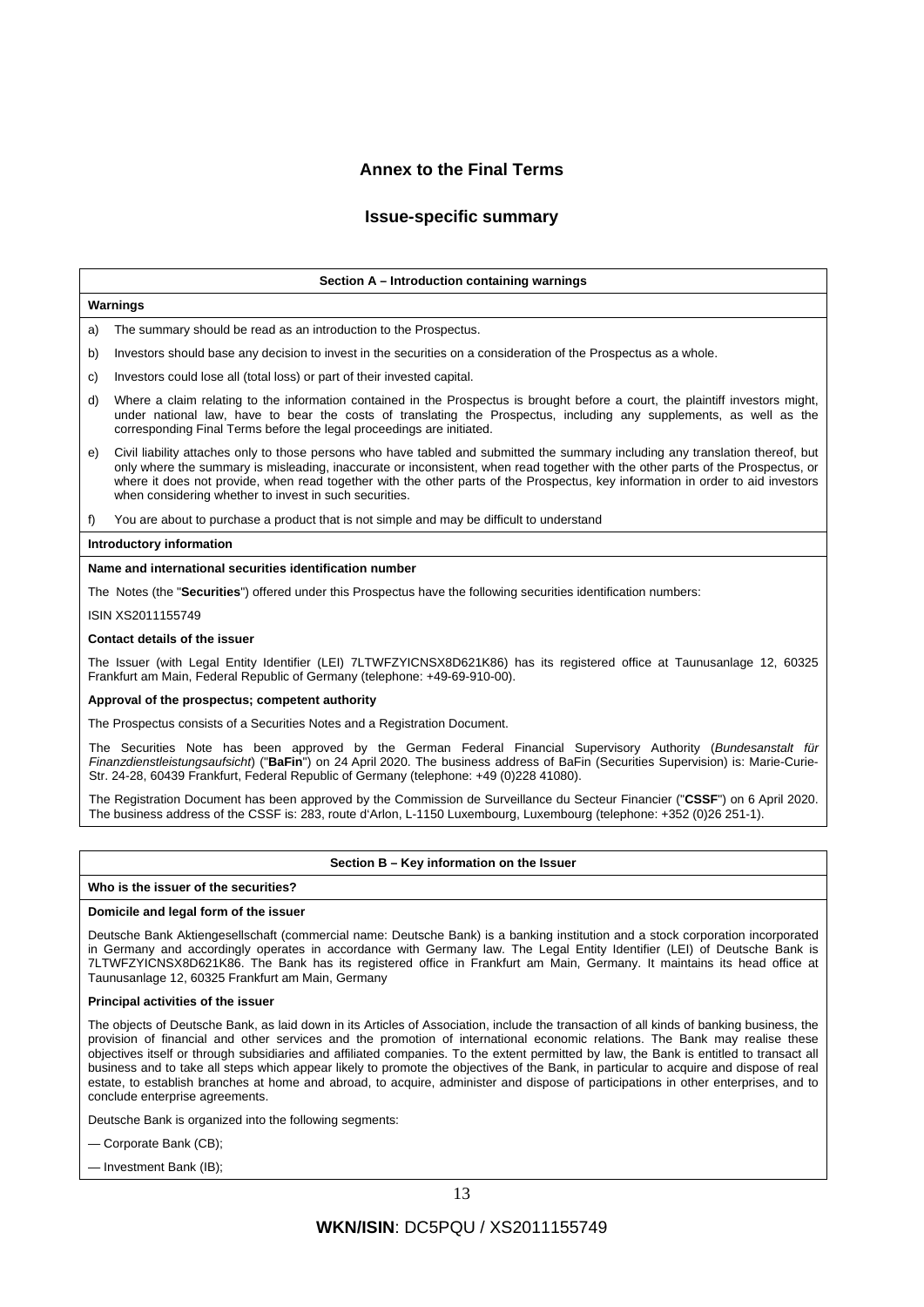— Private Bank (PB);

- Asset Management (AM);
- Capital Release Unit (CRU); and
- Corporate & Other (C&O).

In addition, Deutsche Bank has a country and regional organizational layer to facilitate a consistent implementation of global strategies

The Bank has operations or dealings with existing and potential customers in most countries in the world. These operations and dealings include working through:

- subsidiaries and branches in many countries;
- representative offices in many other countries; and
- one or more representatives assigned to serve customers in a large number of additional countries.

#### **Major shareholders of the issuer**

Deutsche Bank is neither directly nor indirectly majority-owned or controlled by any other corporation, by any government or by any other natural or legal person severally or jointly.

Pursuant to German law and Deutsche Bank's Articles of Association, to the extent that the Bank may have major shareholders at any time, it may not give them different voting rights from any of the other shareholders.

Deutsche Bank is not aware of arrangements which may at a subsequent date result in a change of control of the company.

The German Securities Trading Act (*Wertpapierhandelsgesetz*) requires investors in publicly-traded corporations whose investments reach certain thresholds to notify both the corporation and the German Federal Financial Supervisory Authority (*Bundesanstalt für Finanzdienstleistungsaufsicht*) of such change within four trading days. The minimum disclosure threshold is 3 per cent. of the corporation's issued voting share capital. To the Bank's knowledge, there are only six shareholders holding more than 3 per cent. of Deutsche Bank shares or to whom more than 3 per cent. of voting rights are attributed, and none of these shareholders holds more than 10 per cent. of Deutsche Bank shares or voting rights.

### **Identity of the key managing directors of the issuer**

The key managing directors of the issuer are members of the issuer's Executive Board. These are: Christian Sewing, Karl von Rohr, Fabrizio Campelli, Frank Kuhnke, Bernd Leukert, Stuart Wilson Lewis, James von Moltke, Alexander von zur Mühlen, Christiana Riley and Prof. Dr. Stefan Simon.

### **Identity of the Issuer's statutory auditors**

Until 31 December 2019, the independent auditor for the period covered by the historical financial information of Deutsche Bank is KPMG Aktiengesellschaft Wirtschaftsprüfungsgesellschaft ("KPMG"). KPMG is a member of the chamber of public accountants (Wirtschaftsprüferkammer). With effect as of 1 January 2020, Ernst & Young GmbH Wirtschaftsprüfungsgesellschaft ("EY") has been appointed as independent auditor. EY is a member of the chamber of public accountants (*Wirtschaftsprüferkammer*).

#### **What is the key financial information regarding the issuer?**

The key financial information included in the tables below as of and for the financial years ended 31 December 2018 and 31 December 2019 has been extracted from the audited consolidated financial statements prepared in accordance with IFRS as of 31 December 2019. The key financial information included in the tables below as of 30 June 2020 and for the six months ended 30 June 2020 and 30 June 2019 has been extracted from the unaudited consolidated interim financial information as of 30 June 2020.

| <b>of</b><br><b>Statement</b><br>income<br>(in million Euro)              | Six months<br>ending 30 June<br>2020 (unaudited) | Year ending<br>31 December<br>2019 | Six months<br>ending<br>30 June 2019<br>(unaudited) | Year ending<br>31 December<br>2018 |
|---------------------------------------------------------------------------|--------------------------------------------------|------------------------------------|-----------------------------------------------------|------------------------------------|
| Net interest income                                                       | 6,345                                            | 13,749                             | 7,028                                               | 13,3161                            |
| Commissions and fee income                                                | 4,666                                            | 9,520                              | 4,865                                               | 10,039                             |
| Provision for credit losses                                               | 1,267                                            | 723                                | 301                                                 | 525                                |
| <b>Net</b><br>financial<br>gains<br>(losses)<br>on.<br>assets/liabilities | 1,097                                            | 193                                | 887                                                 | $1,209^2$                          |

<sup>&</sup>lt;sup>1</sup> As adjusted as of 31 March 2020.

 $2$  As adjusted as of 31 March 2020.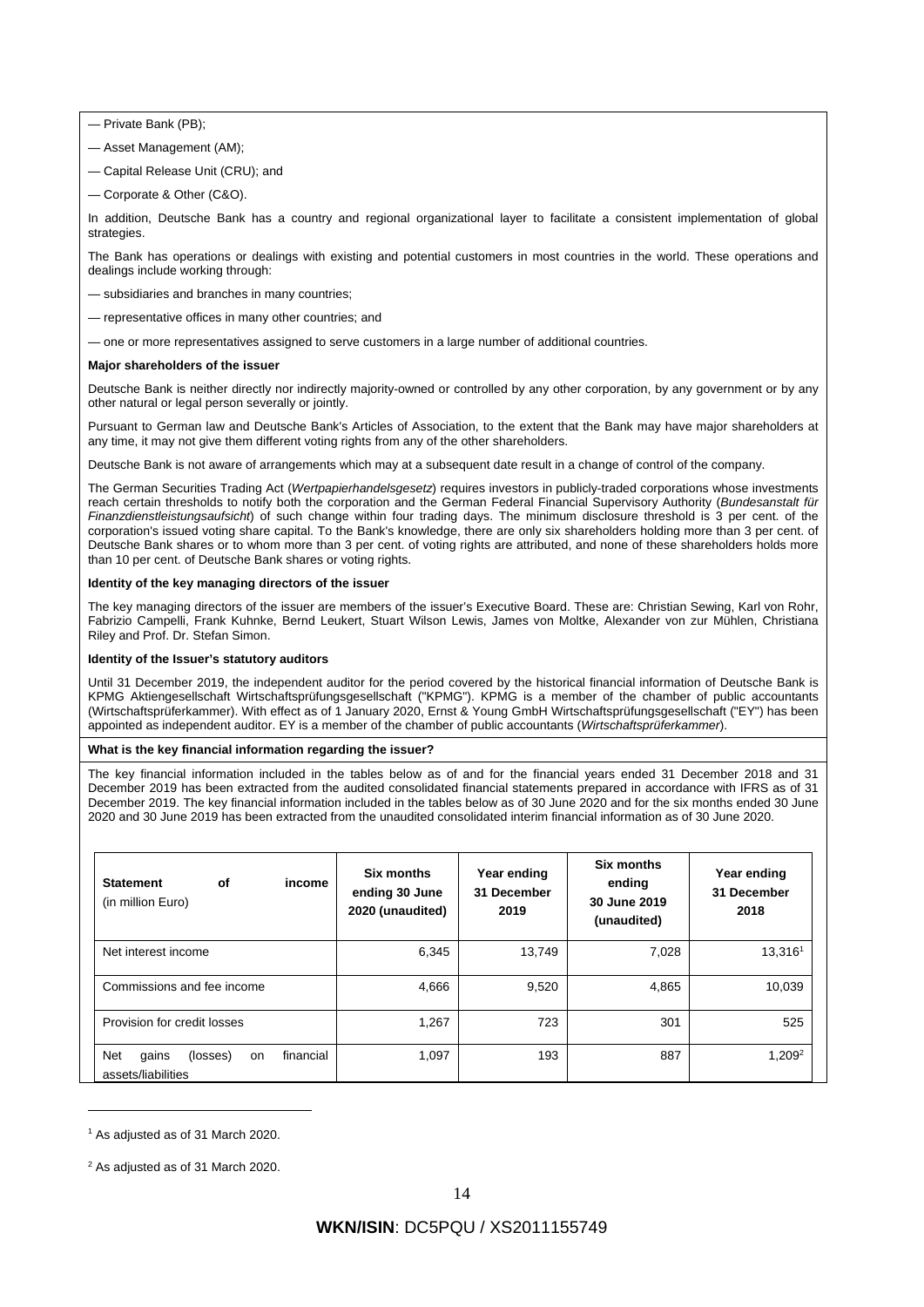| at fair value through profit or loss |     |         |         |       |
|--------------------------------------|-----|---------|---------|-------|
| Profit (loss) before income taxes    | 364 | (2,634) | (654)   | 1,330 |
| Profit (loss)                        | 126 | (5,265) | (2,949) | 341   |

| <b>Balance</b><br>sheet<br>(amounts in million Euro)    | 30 June 2020 (unaudited) | 31 December 2019 | 31 December 2018 |
|---------------------------------------------------------|--------------------------|------------------|------------------|
| Total assets                                            | 1,407,296                | 1,297,674        | 1,348,137        |
| Senior debt                                             | 99,052                   | 101,187          | 108,389          |
| Subordinated debt                                       | 6,066                    | 6,934            | 6,717            |
| Loans at amortized cost                                 | 437,014                  | 429,841          | 400,297          |
| Deposits                                                | 572,963                  | 572,208          | 564,405          |
| Total equity                                            | 62,817                   | 62,160           | 68,737           |
| Tier 1<br>Equity<br>Common<br>capital ratio             | 13.3 %                   | 13.6%            | 13.6%            |
| (fully<br>capital<br>ratio<br>Total<br>loaded)          | 17.0%                    | 17.4 %           | 17.5 %           |
| Leverage ratio (fully loaded)                           | 4.2%                     | 4.2 %            | 4.1 %            |
| What are the key risks that are specific to the issuer? |                          |                  |                  |

The Issuer is subject to the following key risks:

**Macroeconomic, Geopolitical and Market Environment:** As a global investment bank with a large private client franchise, our businesses are materially affected by global macroeconomic and financial market conditions. Significant risks exist that could negatively affect the results of operations and financial condition in some of our businesses as well as our strategic plans, including deterioration of the economic outlook for the Euro area and slowing in emerging markets, trade tensions between the United States and China as well between the United States and Europe, inflation risks, Brexit and geopolitical risks. Also, as a result of the risks posed by the COVID 19 pandemic, we may be materially adversely affected by a protracted downturn in local, regional or global economic conditions.

**Business and Strategy:** Our results of operation and financial condition continue to be negatively impacted by the challenging market environment, uncertain macroeconomic and geopolitical conditions, lower levels of client activity, increased competition and regulation, and the immediate impact of our strategic decisions. If we are unable to improve our profitability as we continue to face these headwinds, we may be unable to meet many of our strategic aspirations, and may have difficulty maintaining capital, liquidity and leverage at levels expected by market participants and our regulators.

**Regulation and Supervision:** Regulatory reforms enacted and proposed in response to weaknesses in the financial sector, together with increased regulatory scrutiny more generally, have had and continue to have a significant impact on us and may adversely affect our business and ability to execute our strategic plans. Competent regulators may prohibit us from making dividend payments or payments on our regulatory capital instruments or take other actions if we fail to comply with regulatory requirements.

**Increased Capital Requirements**: Regulatory and legislative changes require us to maintain increased capital and bail-inable debt (debt that can be bailed in in resolution) and abide by tightened liquidity requirements. These requirements may significantly affect our business model, financial condition and results of operations as well as the competitive environment generally. Any perceptions in the market that we may be unable to meet our capital or liquidity requirements with an adequate buffer, or that we should maintain capital or liquidity in excess of these requirements or another failure to meet these requirements could intensify the effect of these factors on our business and results.

**Internal Control Environment:** A robust and effective internal control environment and adequate infrastructure (comprising people, policies and procedures, controls testing and IT systems) are necessary to ensure that we conduct our business in compliance with the laws, regulations and associated supervisory expectations applicable to us. We have identified the need to strengthen our internal control environment and infrastructure and have embarked on initiatives to accomplish this. If these initiatives are not successful or are delayed, our reputation, regulatory position and financial condition may be materially adversely affected, and our ability to achieve our strategic ambitions may be impaired.

**Litigation, Regulatory Enforcement Matters and Investigations:** We operate in a highly and increasingly regulated and litigious environment, potentially exposing us to liability and other costs, the amounts of which may be substantial and difficult to estimate, as well as to legal and regulatory sanctions and reputational harm. We and our subsidiaries are involved in various litigation proceedings, including civil class action lawsuits, arbitration proceedings and other disputes with third parties, as well as regulatory proceedings and investigations by both civil and criminal authorities in jurisdictions around the world.

| Section C – Key information on the securities |  |  |  |
|-----------------------------------------------|--|--|--|
| What are the main features of the securities? |  |  |  |
|                                               |  |  |  |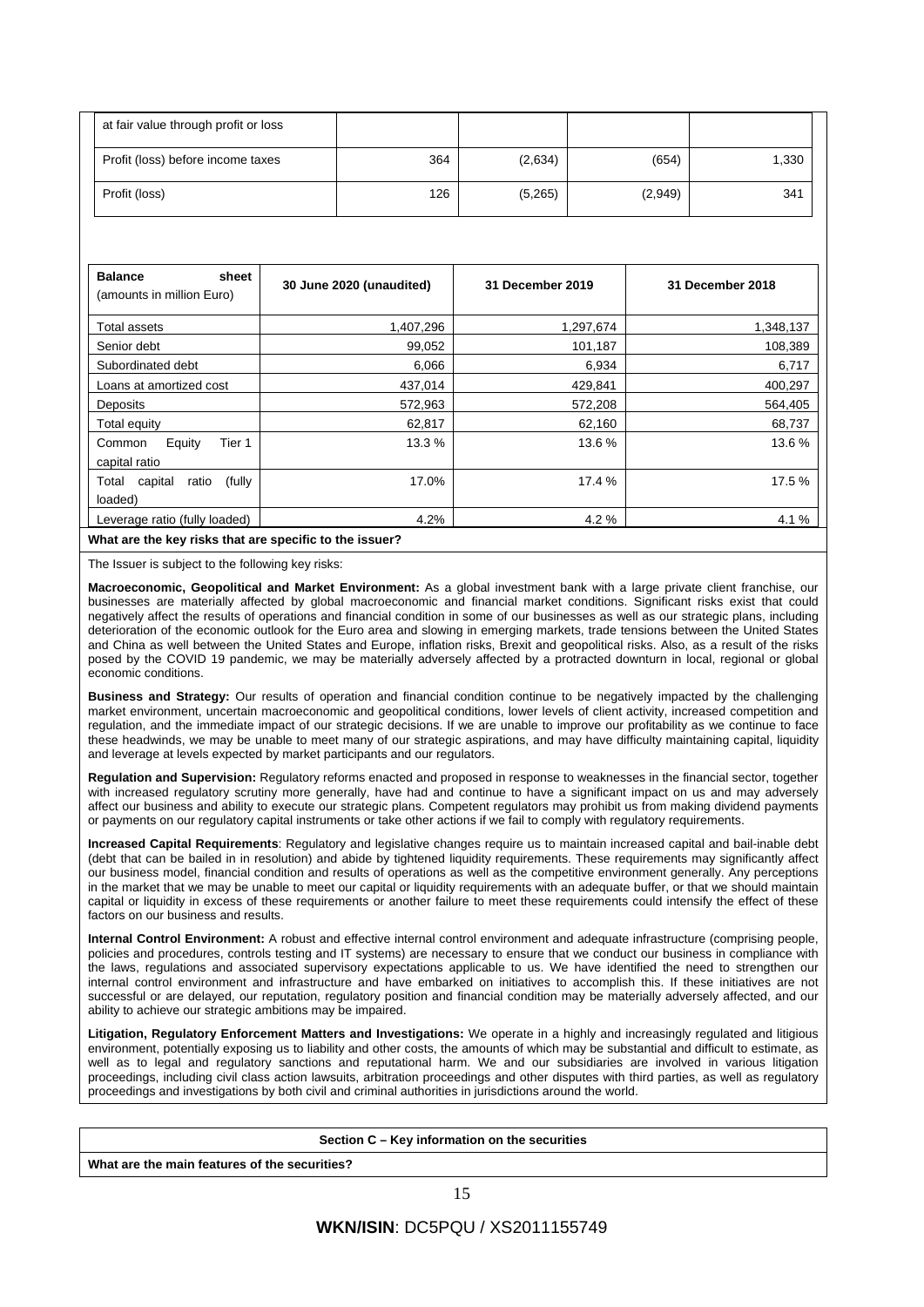### **Type of securities**

### The Securities are *Notes*.

### **Class of securities**

The Securities will be represented by a global security (the "**Global Security**"). No definitive Securities will be issued. The Securities will be issued in bearer form.

### **Securities identification number(s) of the securities**

ISIN: XS2011155749 / WKN: DC5PQU

### **Applicable law of the securities**

The Securities will be governed by German law. The constituting of the Securities may be governed by the laws of the jurisdiction of the Clearing Agent.

### **Restrictions on the free transferability of the securities**

Each Security is transferable in accordance with applicable law and any rules and procedures for the time being of any Clearing Agent through whose books such Security is transferred.

#### **Status of the securities**

The Securities constitute unsecured and unsubordinated preferred liabilities of the Issuer ranking *pari passu* among themselves and *pari passu* with all other unsecured and unsubordinated preferred liabilities of the Issuer, subject, however, to statutory priorities conferred to certain unsecured and unsubordinated preferred liabilities in the event of Resolution Measures imposed on the Issuer or in the event of the dissolution, liquidation, Insolvency, composition or other proceedings for the avoidance of Insolvency of, or against, the Issuer.

#### **Ranking of the securities**

The ranking of the Issuer's liabilities in insolvency or in the event of the imposition of Resolution Measures, such as a bail-in, is determined by German law. The Securities are unsecured unsubordinated preferred liabilities that would rank higher than the Issuer's regulatory capital, its subordinated liabilities and its unsecured unsubordinated non-preferred liabilities. The liabilities under the Securities rank *pari passu* with other unsecured unsubordinated preferred liabilities of the Issuer, including but not limited to derivatives, structured products and deposits not subject to protection. The liabilities under the Securities rank below liabilities protected in Insolvency or excluded from Resolution Measures, such as certain protected deposits.

#### **Rights attached to the securities**

The Securities provide holders of the Securities, on redemption or upon exercise, subject to a total loss, with a claim for payment of a cash amount. The Securities also provide holders with an entitlement for the payment of a coupon.

The Steepener Note is 100% capital protected at maturity. Capital protection means that redemption of the Steepener Note at maturity is promised at the Nominal Amount. The redemption, which will not take place until maturity, is not guaranteed by a third party, but solely assured by the Issuer and is therefore dependent on the Issuer's ability to meet its payment obligations.

Investors will receive Coupon Payments on the Coupon Payment Date(s). If specified in the Final Terms, the Steepener Note has a fixed Coupon for a set number of Coupon Periods specified in the Final Terms. In the subsequent Coupon Periods or, as the case may be, if specified in the Final Terms, in all Coupon Periods, investors receive variable Coupon Payments on each Coupon Payment Date or on each of the Coupon Payment Dates during the term. The amount of the variable Coupon Payments depends on the difference between two Reference Rates specified in the Final Terms multiplied by the Leverage Factor, if specified in the Final Terms. The Coupon shall equal a maximum of the Maximum Coupon and a minimum of the Minimum Coupon.

| <b>Security Type</b>       | Note / Steepener Note                                                                                                                                                                                                                                                                                                                                          |
|----------------------------|----------------------------------------------------------------------------------------------------------------------------------------------------------------------------------------------------------------------------------------------------------------------------------------------------------------------------------------------------------------|
| <b>Issue Price</b>         | 100.00 per cent. of the Nominal Amount per Security                                                                                                                                                                                                                                                                                                            |
| Settlement                 | Cash Settlement                                                                                                                                                                                                                                                                                                                                                |
| <b>Settlement Currency</b> | <b>USD</b>                                                                                                                                                                                                                                                                                                                                                     |
| <b>Calculation Agent</b>   | Deutsche Bank AG, Frankfurt                                                                                                                                                                                                                                                                                                                                    |
| <b>Nominal Amount</b>      | USD 2,000 per Security                                                                                                                                                                                                                                                                                                                                         |
| Coupon Payment             | Coupon Payment applies.                                                                                                                                                                                                                                                                                                                                        |
| Coupon Amount              | In respect of each Coupon Payment Date, the Coupon Amount payable for each Security (of the<br>Nominal Amount) shall be calculated by multiplying the Coupon for such Coupon Period by the<br>Nominal Amount, and further multiplying the product by the Day Count Fraction applied to the<br>Coupon Period ending on, but excluding, such Coupon Payment Date |
| Coupon                     | In respect of the Coupon Payment Date for each Coupon Period commencing on or after the<br>(a)<br>Value Date but ending prior to and including 30 October 2023, 1.75 per cent. per annum; and                                                                                                                                                                  |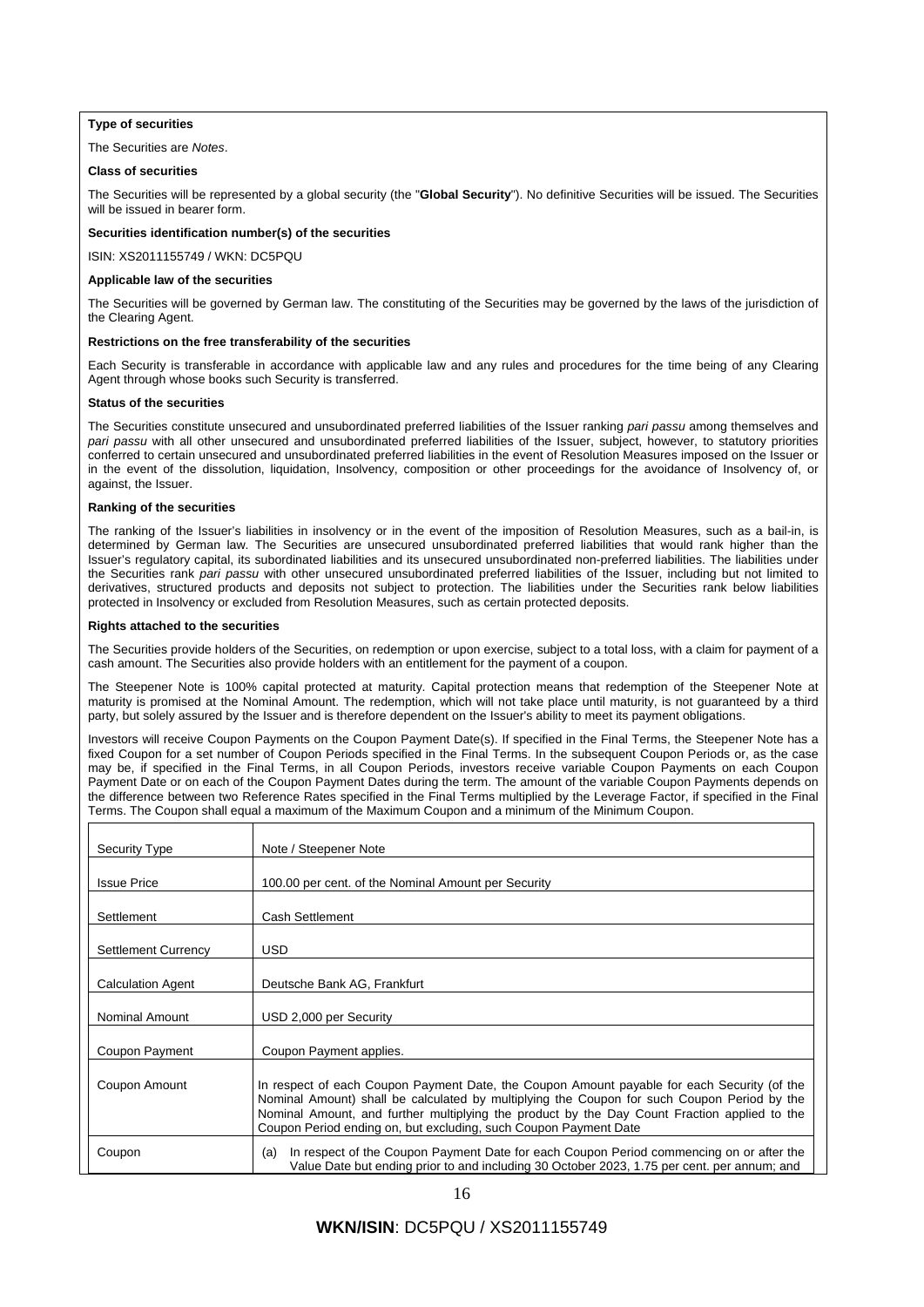|                                 | (b) in respect of the Coupon Payment Date for each Coupon Period commencing on or after 30<br>October 2023, the Steepener Interest Rate for such Coupon Period.                                                                                                                                                                                                                                                                                                                                                                                                                                                                                                                                                                                       |  |  |  |
|---------------------------------|-------------------------------------------------------------------------------------------------------------------------------------------------------------------------------------------------------------------------------------------------------------------------------------------------------------------------------------------------------------------------------------------------------------------------------------------------------------------------------------------------------------------------------------------------------------------------------------------------------------------------------------------------------------------------------------------------------------------------------------------------------|--|--|--|
| Leverage Factor                 | 100 per cent.                                                                                                                                                                                                                                                                                                                                                                                                                                                                                                                                                                                                                                                                                                                                         |  |  |  |
| Steepener Interest Rate         | In respect of each Coupon Period commencing on or after 30 October 2023, a percentage<br>determined by the Calculation Agent for such Coupon Period equal to the product of (a) Leverage<br>Factor and (b) the Swap Rate Spread for such Coupon Period, provided that such amount will not<br>be greater than the Maximum Coupon and will not be less than the Minimum Coupon                                                                                                                                                                                                                                                                                                                                                                         |  |  |  |
| Swap Rate Spread                | In respect of each Coupon Period commencing on or after 30 October 2023, a percentage<br>determined by the Calculation Agent as the difference between (a) the Reference CMS Rate with a<br>Designated Maturity equal to 30 years in respect of the Coupon Determination Date for such<br>Coupon Period, minus (b) the Reference CMS Rate with Designated Maturity equal to 2 years in<br>respect of the Coupon Determination Date for such Coupon Period.                                                                                                                                                                                                                                                                                            |  |  |  |
| Reference CMS Rate              | In respect of a Specified Period and a Coupon Determination Date, the annual swap rate for USD<br>swap transactions with a term equal to the Specified Period commencing on such Coupon<br>Determination Date, expressed as a percentage, which appears on Reuters Screen ICESWAP1<br>(or any Successor Source) under the heading "USD 11:00 AM" and above the caption<br>" <usdsfix=>", on such Coupon Determination Date. If such rate does not appear on such page<br/>(or any Successor Source as aforesaid) at such time on such day, the Reference CMS Rate for<br/>such Coupon Determination Date will be the rate determined by the Calculation Agent by<br/>reference to such source(s) and at such time as it deems appropriate.</usdsfix=> |  |  |  |
|                                 | Where "ISDA Definitions" means the 2006 ISDA Definitions as amended and updated as at the<br>Issue Date of the first Tranche of the Securities, as published by International Swaps and<br>Derivatives Association, Inc.                                                                                                                                                                                                                                                                                                                                                                                                                                                                                                                              |  |  |  |
| Maximum Coupon                  | 2.40 per cent. per annum                                                                                                                                                                                                                                                                                                                                                                                                                                                                                                                                                                                                                                                                                                                              |  |  |  |
| Minimum Coupon                  | 0.50 per cent. per annum                                                                                                                                                                                                                                                                                                                                                                                                                                                                                                                                                                                                                                                                                                                              |  |  |  |
| Day Count Fraction              | 30/360                                                                                                                                                                                                                                                                                                                                                                                                                                                                                                                                                                                                                                                                                                                                                |  |  |  |
| Coupon Period                   | The period commencing on (and including) the Value Date to (but excluding) the first Coupon<br>Period End Date and each period commencing on (and including) a Coupon Period End Date to<br>(but excluding) the next following Coupon Period End Date.                                                                                                                                                                                                                                                                                                                                                                                                                                                                                                |  |  |  |
| Unadjusted<br>Coupon<br>Period  | Applicable                                                                                                                                                                                                                                                                                                                                                                                                                                                                                                                                                                                                                                                                                                                                            |  |  |  |
| Coupon<br>Determination<br>Date | The second Business Day before the Coupon Payment Date for the relevant Coupon Period                                                                                                                                                                                                                                                                                                                                                                                                                                                                                                                                                                                                                                                                 |  |  |  |
| Coupon Payment Date             | Means each Coupon Period End Date or, if such day is not a Business Day the Coupon Payment<br>Date is postponed to the next day which is a Business Day unless it would then fall in the following<br>calendar month, in which case the Coupon Payment Date is brought forward to the immediately<br>preceding Business Day.                                                                                                                                                                                                                                                                                                                                                                                                                          |  |  |  |
| <b>Business Day Convention</b>  | Modified Following Business Day Convention                                                                                                                                                                                                                                                                                                                                                                                                                                                                                                                                                                                                                                                                                                            |  |  |  |
| Coupon Period End Date          | 30 October 2021, 30 October 2022, 30 October 2023, 30 October 2024, 30 October 2025, 30<br>October 2026, 30 October 2027 and the Settlement Date.                                                                                                                                                                                                                                                                                                                                                                                                                                                                                                                                                                                                     |  |  |  |
| <b>Coupon Cessation Date</b>    | The Settlement Date                                                                                                                                                                                                                                                                                                                                                                                                                                                                                                                                                                                                                                                                                                                                   |  |  |  |
| <b>Issue Date</b>               | 30 October 2020                                                                                                                                                                                                                                                                                                                                                                                                                                                                                                                                                                                                                                                                                                                                       |  |  |  |
| Value Date                      | 30 October 2020                                                                                                                                                                                                                                                                                                                                                                                                                                                                                                                                                                                                                                                                                                                                       |  |  |  |
| <b>Settlement Date</b>          | 30 October 2028                                                                                                                                                                                                                                                                                                                                                                                                                                                                                                                                                                                                                                                                                                                                       |  |  |  |
| Cash Amount                     | The Nominal Amount                                                                                                                                                                                                                                                                                                                                                                                                                                                                                                                                                                                                                                                                                                                                    |  |  |  |
| <b>Business Day</b>             | A day on which the Trans-European Automated Real-time Gross Settlement Express Transfer<br>(TARGET2) system is open and on which commercial banks and foreign exchange markets settle<br>payments in the Business Day Locations specified in the Product Terms and on which each                                                                                                                                                                                                                                                                                                                                                                                                                                                                      |  |  |  |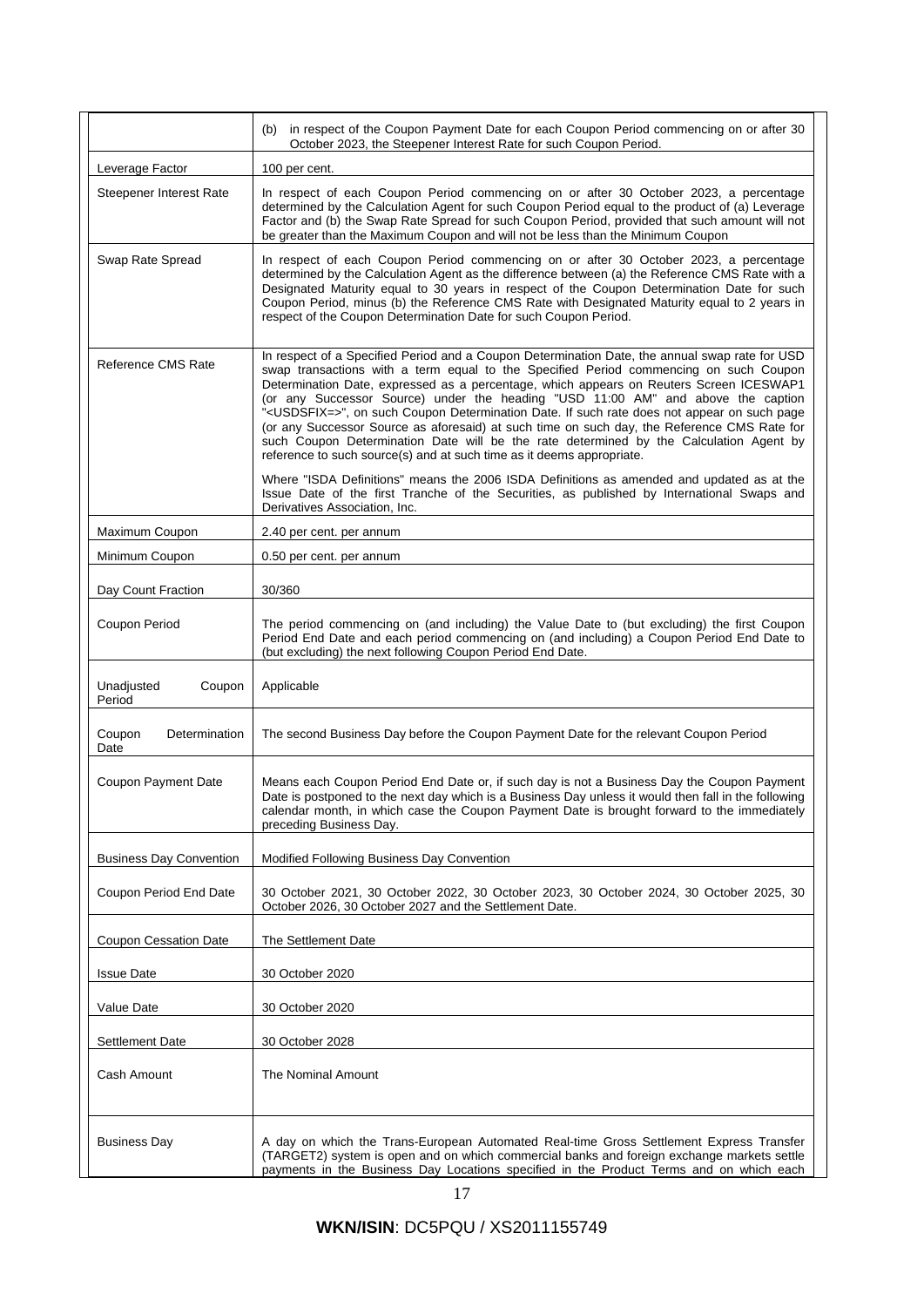|                                      | relevant Clearing Agent settles payments. Saturday and Sunday are not considered Business<br>Days.                                                                                                               |
|--------------------------------------|------------------------------------------------------------------------------------------------------------------------------------------------------------------------------------------------------------------|
| <b>Business Day Locations</b>        | London and New York City                                                                                                                                                                                         |
| Payment Day Locations                | London and New York City                                                                                                                                                                                         |
| Form of Securities                   | Global Security in bearer form                                                                                                                                                                                   |
| <b>Clearing Agent</b>                | Euroclear Bank S.A./N.V., 1 boulevard Albert II, 1210 Bruxelles, Belgium                                                                                                                                         |
|                                      | Clearstream Banking Luxembourg S.A., 42 avenue John F. Kennedy, L-1855 Luxembourg                                                                                                                                |
| Governing Law                        | German Law                                                                                                                                                                                                       |
| Minimum Redemption<br>Amount Payable | Applicable                                                                                                                                                                                                       |
| Minimum Redemption<br>Amount         | 100 per cent. of the Nominal Amount                                                                                                                                                                              |
| <b>Correction Period</b>             | Two Business Days prior to the due date for any payment or delivery under the Securities, the<br>amount of which is determined in whole or in part by reference to such value or price of the<br>Reference Item. |

| Number of Securities:                         | Up to 25,000 Securities at USD 2,000 each with an aggregate nominal amount of up to USD<br>50.000.000 |
|-----------------------------------------------|-------------------------------------------------------------------------------------------------------|
| Currency:                                     | United States dollar ("USD")                                                                          |
| Name and address of the<br>Paying Agent:      | Deutsche Bank AG                                                                                      |
|                                               | Taunusanlage 12                                                                                       |
|                                               | 60325 Frankfurt am Main                                                                               |
|                                               | Germany                                                                                               |
| Name and address of the<br>Calculation Agent: | Deutsche Bank AG                                                                                      |
|                                               | Taunusanlage 12                                                                                       |
|                                               | 60325 Frankfurt am Main                                                                               |
|                                               | Germany                                                                                               |

### **Limitations to the rights attached to the Securities**

Under the conditions set out in the Terms and Conditions, the Issuer is entitled to terminate the Securities and to amend the Terms and Conditions.

#### **Where will the securities be traded?**

Application will be made to admit to trading the Securities on the multilateral trading facility (MTF) EuroTLX of EuroTLX SIM S.p.A., which is not a regulated market for the purposes of Directive 2014/65/EU (as amended).

### **What are the key risks that are specific to the securities?**

### **Risks associated with Adjustment and Termination Events**

Subject to certain conditions being met, the Issuer may adjust the Final Terms or terminate the Securities. In case of a termination, the Issuer will pay, usually prior to the scheduled settlement date of the Securities, an amount determined by the Calculation Agent. Such amount may be significantly less than an investor's initial investment in Securities and in certain circumstances may be zero.

Any adjustment or termination of the Securities may lead to a loss in value of the Securities or may at maturity lead to the realisation of losses or even to the total loss of the invested amount. It is also not excluded that an adjustment measure will later prove to be incorrect or to be disadvantageous for Securityholders. A Securityholder could also be put in an economically worse position by the adjustment measure than before such adjustment measure.

### **Exchange rate / currency risks**

An investment in the Securities involves exchange rate and/or currency risks, if the Settlement Currency of the Securities is different from the currency of a Securityholder's home jurisdiction. In addition to the risk of an adverse development of the Underlying there is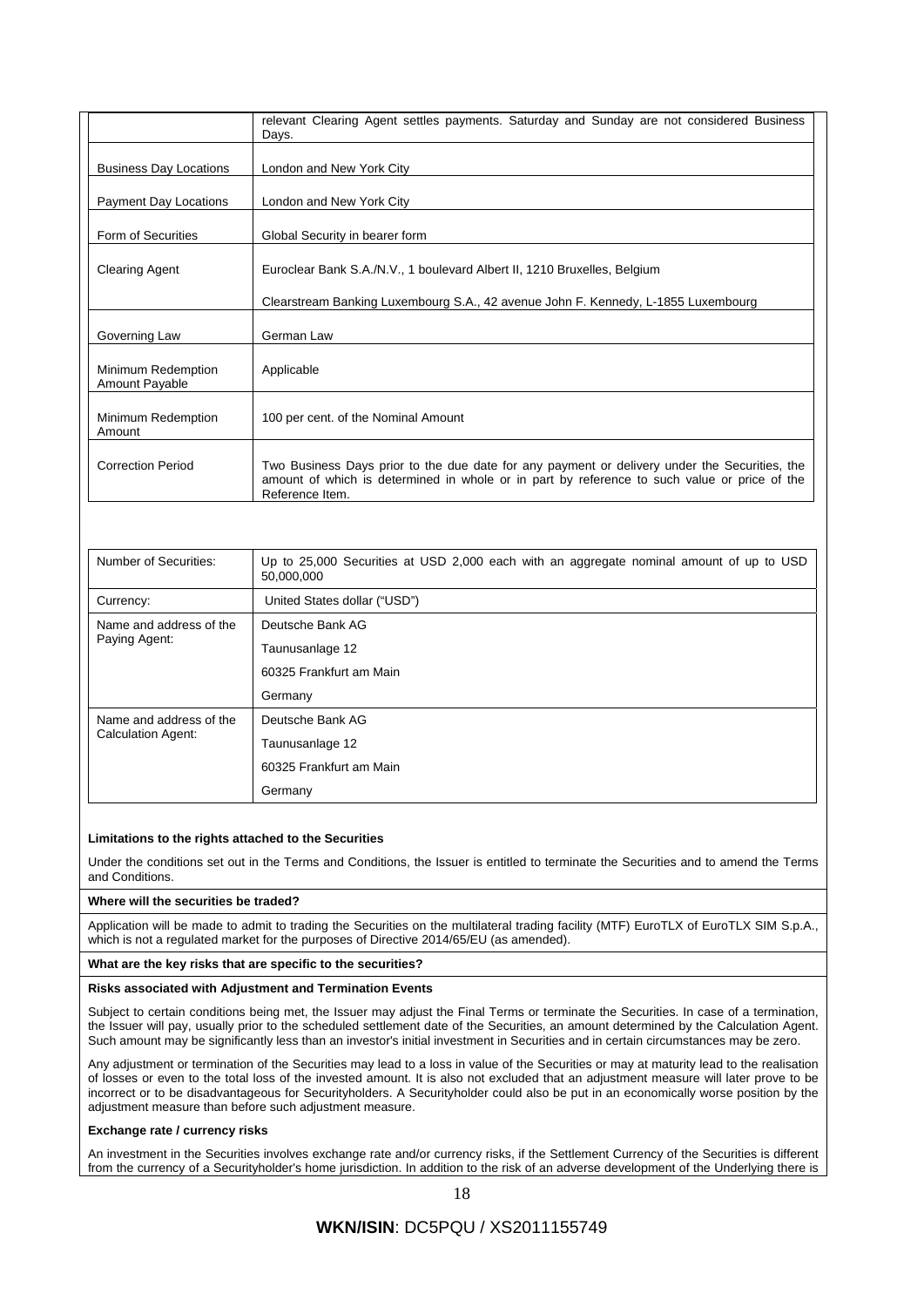the risk of a loss in value of the relevant rate of exchange which can, respectively, offset any favourable development of the Underlying.

#### **The Securities may be Illiquid**

It is not possible to predict if and to what extent a secondary market may develop in the Securities or at what price the Securities will trade in the secondary market or whether such market will be liquid. Insofar and as long as the Securities are listed or quoted or admitted to trading on a stock exchange, no assurance is given that any such listing or quotation or admission to trading will be maintained. Higher liquidity does not necessarily result from a listing, quotation or admission to trading.

If the Securities are not listed or quoted or admitted to trading on any stock exchange or quotation system, pricing information for the Securities may be more difficult to obtain and the liquidity of the Securities may be adversely affected. The liquidity of the Securities may also be affected by restrictions on offers and sales of the Securities in some jurisdictions.

Even where an investor is able to realise its investment in the Securities by selling this may be at a substantially lower value than its original investment in the Securities. Depending on the structure of the Securities, the realisation value at any time may be zero (0), which means a total loss of the capital invested. In addition, a transaction fee may be payable in respect of a sale of the Securities.

#### **Regulatory Bail-in and other Resolution Measures**

Laws enable the competent resolution authority to also take measures in respect of the Securities. These measures may have an adverse effect on the Securityholders.

If the legal requirements are met in respect of the Issuer, BaFin, as the resolution authority, may, in addition to other measures, write down Securityholders' claims from the Securities in part or in full or convert them into equity (shares) of the Issuer ("**Resolution Measures**"). Other Resolution Measures available include (but are not limited to) transferring the Securities to another entity, varying the terms and conditions of the Securities (including, but without limitation to, varying the maturity of the Securities) or cancelling the Securities. The competent resolution authority may apply Resolution Measures individually or in any combination.

If the resolution authority takes Resolution Measures, Securityholders bear the risk of losing their claims from the Securities. In particular, this includes their claims for payment of the cash amount or redemption amount or for delivery of the delivery item.

#### **Section D – Key information on the offer of securities to the public and/or the admission to trading on a regulated market**

#### **Under which conditions and timetable can I invest in this security?**

#### **General terms, conditions and expected timetable of the offer**

#### **Offering Period**

The offer of the Securities starts on 25 September 2020 and ends with the close of 27 October 2020 (end of primary market). In any case the offer ends with expiry of the validity of the Prospectus, unless another prospectus provides for a continued offer.

The Issuer reserves the right for any reason to reduce the number of Securities offered.

#### **Cancellation of the issuance of the** *Securities*

The Issuer reserves the right for any reason to cancel the issuance of the Securities.

**Early closing of the offering period of the Securities** 

The Issuer reserves the right for any reason to close the Offering Period early.

#### **Categories of potential investors to which the Securities are offered and whether tranche(s) have been reserved for certain countries**

Qualified investors within the meaning of the Prospectus Regulation and non-qualified investors.

The offer may be made in Italy to any person which complies with all other requirements for investment as set out in the Securities Note or otherwise determined by the Issuer and/or the relevant Financial Intermediaries. In other EEA countries, offers will only be made pursuant to an exemption under the Prospectus Regulation.

### **Issue price**

USD 2,000.00 per *Note* (100.00 per cent. of the Nominal Amount per Security)

### **Amount of any expenses and taxes specifically charged to the subscriber or purchaser**

| Expenses included in the price (per Security): | ex-ante entry costs:                   | 5.13% |
|------------------------------------------------|----------------------------------------|-------|
|                                                | ex-ante exit costs:                    | 0%    |
|                                                | ex-ante running costs on yearly basis: | 0%    |
| Other expenses and tayes.                      | none                                   |       |

ther expenses and taxes:

#### **Details of the admission to trading on a regulated market**

No application has been made to admit the Securities to the regulated market of any exchange.

### **Why is this prospectus being produced?**

**Reasons for the offer**